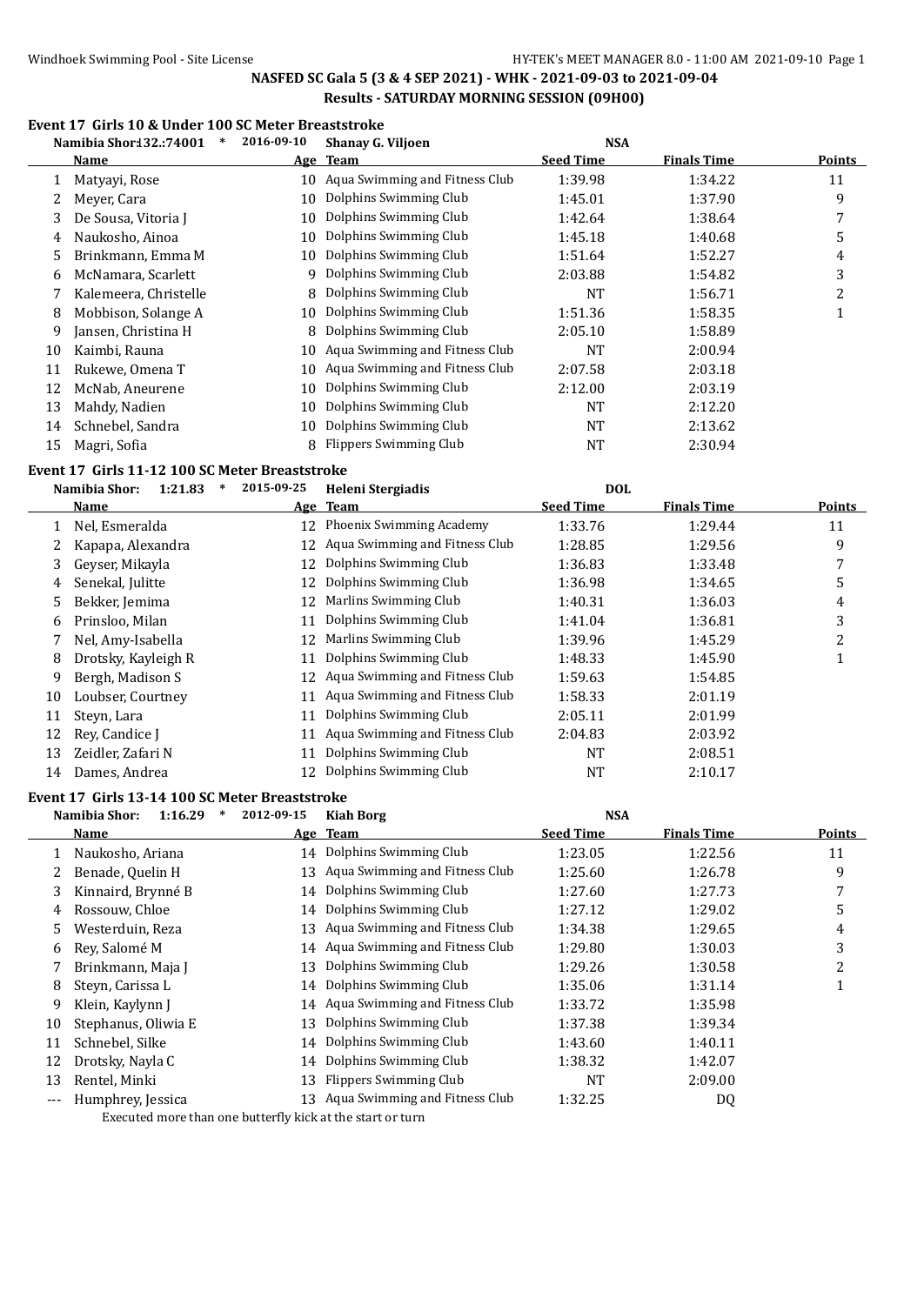# **Event 17 Girls 15-16 100 SC Meter Breaststroke**

|              | Namibia Shor:                                      | 1:14.45<br>$\ast$ | 2013-08-16 | <b>Toni Roth at NASU SC National</b>                           | <b>NSA</b>       |                    |               |
|--------------|----------------------------------------------------|-------------------|------------|----------------------------------------------------------------|------------------|--------------------|---------------|
|              | Name                                               |                   |            | Age Team                                                       | <b>Seed Time</b> | <b>Finals Time</b> | <b>Points</b> |
| $\mathbf{1}$ | Stange, Maya A                                     |                   |            | 15 Dolphins Swimming Club                                      | 1:21.78          | 1:23.26            | 11            |
| 2            | Mutumbulua, Trisha                                 |                   | 16         | Dolphins Swimming Club                                         | 1:23.15          | 1:24.14            | 9             |
| 3            | Coetzer, Caitlin A                                 |                   | 16         | Dolphins Swimming Club                                         | 1:26.78          | 1:27.93            | 7             |
| 4            | Engelhard, Lisa                                    |                   | 16         | Dolphins Swimming Club                                         | 1:36.99          | 1:31.18            | 5             |
| 5            | Mostert, Danielle                                  |                   | 15         | <b>Flippers Swimming Club</b>                                  | NT               | 1:32.61            | 4             |
| 6            | Helm, Jezneel                                      |                   | 15         | Phoenix Swimming Academy                                       | 1:49.92          | 1:40.01            | 3             |
| 7            | Kali, Kandali K                                    |                   | 15         | Dolphins Swimming Club                                         | 1:39.20          | 1:40.66            | 2             |
| 8            | Pretorius, Eldoné D                                |                   |            | 16 Aqua Swimming and Fitness Club                              | 1:33.50          | 1:45.11            | 1             |
|              | Event 17 Girls 17-18 100 SC Meter Breaststroke     |                   |            |                                                                |                  |                    |               |
|              | Namibia Shor:                                      | $1:13.44$ *       | 2010-12-15 | Daniela Lindemeier                                             | <b>NSA</b>       |                    |               |
|              | Name                                               |                   |            | Age Team                                                       | <b>Seed Time</b> | <b>Finals Time</b> | <b>Points</b> |
|              | 1 Redecker, Nicole                                 |                   |            | 17 Dolphins Swimming Club                                      | 1:20.19          | 1:20.37            | 11            |
|              | Event 18 Boys 10 & Under 100 SC Meter Breaststroke |                   |            |                                                                |                  |                    |               |
|              | Namibia Shor:<br>1:25.23                           | $\ast$            | 2018-08-03 | <b>Oliver Durand</b>                                           | <b>DOL</b>       |                    |               |
|              | Name                                               |                   |            | Age Team                                                       | <b>Seed Time</b> | <b>Finals Time</b> | <b>Points</b> |
| 1            | Steyn, Ryan P                                      |                   |            | 10 Dolphins Swimming Club                                      | 1:39.78          | 1:36.20            | 11            |
| 2            | Badenhorst, André                                  |                   | 10         | Dolphins Swimming Club                                         | 1:47.12          | 1:45.43            | 9             |
|              |                                                    |                   | 10         | Dolphins Swimming Club                                         | 1:45.16          | 1:47.41            |               |
| 3            | Engelhard, Victor<br>Bock, Daniel L                |                   | 9          | <b>Flippers Swimming Club</b>                                  | 1:56.96          |                    | 7             |
| 4            |                                                    |                   |            | Aqua Swimming and Fitness Club                                 |                  | 1:52.89            | 5             |
| 5            | Hekandjo, Kabi A                                   |                   | 10         |                                                                | 1:55.85          | 1:55.17            | 4             |
| 6            | Prinsloo, Martin J                                 |                   | 9          | Dolphins Swimming Club                                         | 2:02.59          | 2:00.22            | 3             |
| 7            | Badenhorst, Jurie J                                |                   | 10         | Dolphins Swimming Club                                         | 2:00.26          | 2:00.56            | 2             |
| 8            | Bezuidenhout, Jadon C                              |                   | 10         | Aqua Swimming and Fitness Club                                 | 3:00.81          | 2:06.85            | $\mathbf{1}$  |
| 9            | Kotzee, Fabrice                                    |                   | 8          | <b>Flippers Swimming Club</b>                                  | <b>NT</b>        | 2:09.69            |               |
| 10           | Leitner, Zachary M                                 |                   | 8          | Aqua Swimming and Fitness Club                                 | <b>NT</b>        | 2:16.67            |               |
| ---          | Van Heerden, Sebastian                             |                   | 8          | Dolphins Swimming Club                                         | NT               | DQ                 |               |
|              |                                                    |                   |            | Arm movements not simultaneous or in the same horizontal plane |                  |                    |               |
| $---$        | Coomer, Luke E                                     |                   |            | 10 Aqua Swimming and Fitness Club                              | <b>NT</b>        | DQ                 |               |
|              |                                                    |                   |            | Executed more than one butterfly kick at the start or turn     |                  |                    |               |
|              | Event 18 Boys 11-12 100 SC Meter Breaststroke      |                   |            |                                                                |                  |                    |               |
|              | Namibia Shor:                                      | $1:10.84$ *       | 2018-10-27 | <b>Jose Canjulo</b>                                            | <b>NSA</b>       |                    |               |
|              | Name                                               |                   |            | Age Team                                                       | <b>Seed Time</b> | <b>Finals Time</b> | <b>Points</b> |
| $\mathbf{1}$ | Nakaleke, Eliphas                                  |                   |            | 12 Aqua Swimming and Fitness Club                              | 1:24.90          | 1:22.87            | 11            |
| 2            | Esterhuizen, Lorenzo E                             |                   |            | 12 Aqua Swimming and Fitness Club                              | 1:26.50          | 1:25.50            | 9             |
| 3            | Bock, Nathan R                                     |                   |            | 12 Oranjemund Sand Sharks                                      | 1:24.27          | 1:26.19            | 7             |
| 4            | Jiao, Naan                                         |                   | 11         | Dolphins Swimming Club                                         | 1:34.51          | 1:30.78            | 5             |
| 5            | Langford, James J                                  |                   | 11         | Dolphins Swimming Club                                         | 1:31.79          | 1:31.79            | 4             |
| 6            | Feris, Rodney                                      |                   | 11         | Oranjemund Sand Sharks                                         | 1:44.32          | 1:35.85            | 3             |
| 7            | Jansen, Ernst J                                    |                   | 11         | Dolphins Swimming Club                                         | 1:37.72          | 1:36.78            | 2             |
| 8            | Benade, Kayleb G                                   |                   | 11         | Aqua Swimming and Fitness Club                                 | 1:53.36          | 1:46.73            | 1             |
| 9            | Shipoh, Peingeondjabi                              |                   | 11         | Dolphins Swimming Club                                         | NT               | 1:53.16            |               |
| 10           | van Wyk, Ermano                                    |                   | 11         | <b>Flippers Swimming Club</b>                                  | 2:03.65          | 1:56.67            |               |
| 11           | Coetzee, Jannes H                                  |                   | 11         | <b>Flippers Swimming Club</b>                                  | 2:04.56          | 1:59.66            |               |
| 12           | van der Colf, Zaylin J                             |                   | 11         | <b>Flippers Swimming Club</b>                                  | 1:58.59          | 2:02.25            |               |
| 13           | Kathena, Tulo T                                    |                   | 12         | <b>Flippers Swimming Club</b>                                  | 2:01.67          | 2:18.85            |               |
|              | Event 18 Boys 13-14 100 SC Meter Breaststroke      |                   |            |                                                                |                  |                    |               |
|              | Namibia Shor:                                      | $1:04.70$ *       | 2020-03-14 | <b>Jose Canjulo</b>                                            | <b>MAC</b>       |                    |               |
|              | <b>Name</b>                                        |                   | <u>Age</u> | <b>Team</b>                                                    | <b>Seed Time</b> | <b>Finals Time</b> | <b>Points</b> |
| 1            | Durand, Oliver B                                   |                   | 13         | Dolphins Swimming Club                                         | 1:12.06          | 1:11.09            | 11            |
| 2            | Engelhard, Robin                                   |                   | 14         | Dolphins Swimming Club                                         | 1:23.36          | 1:23.00            | 9             |
| 3            | Kinnaird, Liam                                     |                   |            | 13 Dolphins Swimming Club                                      | 1:28.70          | 1:23.12            | 7             |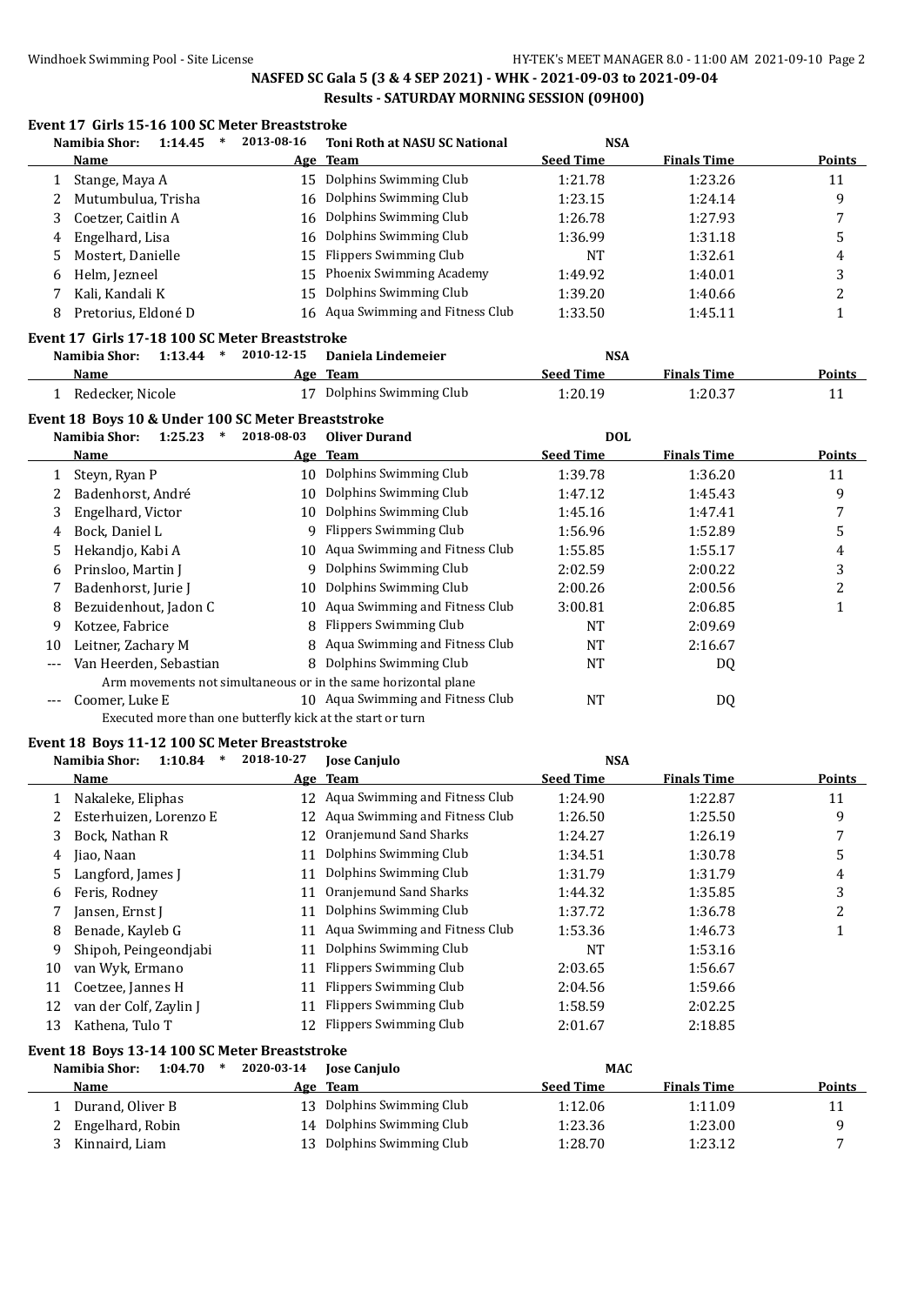### **(Event 18 Boys 13-14 100 SC Meter Breaststroke)**

|    | Name                      |    | Age Team                          | <b>Seed Time</b> | <b>Finals Time</b> | Points |
|----|---------------------------|----|-----------------------------------|------------------|--------------------|--------|
| 4  | Bauernschmitt, Michael B  | 13 | Dolphins Swimming Club            | 1:30.88          | 1:26.52            | 5      |
| 5. | Marggraff, Alex W         | 13 | Dolphins Swimming Club            | 1:33.37          | 1:28.61            | 4      |
| 6  | Kapapa, Timothy           |    | 14 Aqua Swimming and Fitness Club | 1:32.53          | 1:30.33            | 3      |
|    | Nell, Tristan T           | 13 | Aqua Swimming and Fitness Club    | 1:38.45          | 1:32.33            | າ<br>∠ |
| 8  | Buchert, Jörn             |    | 14 Swakopmund Swimming Club       | 1:30.92          | 1:34.84            |        |
| 9  | Kalemeera, Merveille      |    | 14 Dolphins Swimming Club         | <b>NT</b>        | 1:35.78            |        |
| 10 | Bezuidenhout, Justin J    | 13 | Aqua Swimming and Fitness Club    | 1:47.60          | 1:37.63            |        |
| 11 | Feris, Samual H           | 13 | Oranjemund Sand Sharks            | 1:42.47          | 1:37.70            |        |
| 12 | Nicol-Wilson, Ronald Zion | 13 | Aqua Swimming and Fitness Club    | NT               | 1:39.22            |        |
| 13 | Maggott, Paul A           |    | 14 Swakopmund Swimming Club       | 1:52.01          | 1:52.13            |        |
| 14 | Beukes, Luke              | 13 | Aqua Swimming and Fitness Club    | NT               | 1:55.62            |        |

### **Event 18 Boys 15-16 100 SC Meter Breaststroke**

|    | Namibia Shor:<br>1:06.23 | 2017-09-29 | Ronan Z. Wantenaar at Namibian                                                                                                                                                                                                             | <b>NSA</b>       |                    |        |
|----|--------------------------|------------|--------------------------------------------------------------------------------------------------------------------------------------------------------------------------------------------------------------------------------------------|------------------|--------------------|--------|
|    | Name                     |            | Age Team                                                                                                                                                                                                                                   | <b>Seed Time</b> | <b>Finals Time</b> | Points |
|    | Bekker, Jeddidiah        | 15         | Marlins Swimming Club                                                                                                                                                                                                                      | 1:18.20          | 1:15.28            | 11     |
|    | Rathenam, Keanet-Peter   |            | 16 Dolphins Swimming Club                                                                                                                                                                                                                  | 1:14.94          | 1:15.85            | 9      |
| 3  | Magongo, Brave           |            | 15 Agua Swimming and Fitness Club                                                                                                                                                                                                          | 1:19.30          | 1:16.68            |        |
| 4  | Nell, Noah S             |            | 16 Aqua Swimming and Fitness Club                                                                                                                                                                                                          | 1:21.03          | 1:19.35            | 5      |
| 5. | Zhou. Ruizhe             | 15         | Dolphins Swimming Club                                                                                                                                                                                                                     | 1:16.05          | 1:20.23            | 4      |
| 6  | Geyser, Brett A          | 15         | Dolphins Swimming Club                                                                                                                                                                                                                     | 1:31.52          | 1:22.96            | 3      |
|    | Lasso-Drews, Daniel      | 15         | Dolphins Swimming Club                                                                                                                                                                                                                     | 1:28.40          | 1:24.81            |        |
| 8  | Katjimune, Clement       | 15         | Oranjemund Sand Sharks                                                                                                                                                                                                                     | 1:30.43          | 1:26.50            |        |
| 9  | Ndjeke, John             | 16         | Oranjemund Sand Sharks                                                                                                                                                                                                                     | 1:36.97          | 1:27.48            |        |
| 10 | Bezuidenhout, Jordan V   | 15         | Aqua Swimming and Fitness Club                                                                                                                                                                                                             | 1:44.36          | 1:31.73            |        |
| 11 | Coetzee, Matias          | 15         | Flippers Swimming Club                                                                                                                                                                                                                     | NT               | 1:47.38            |        |
|    | Loxton, Dominic          |            | 16 Aqua Swimming and Fitness Club                                                                                                                                                                                                          | 1:39.52          | DQ                 |        |
|    |                          |            | $\mathbf{A} \cdot \mathbf{A}$ , and the set of the state of the state of the state of the state of the state of the state of the state of the state of the state of the state of the state of the state of the state of the state of the s |                  |                    |        |

At the turn or finish did not touch with both hands simultaneously/separated

### **Event 18 Boys 17-18 100 SC Meter Breaststroke**

|    | Namibia Shor:<br>1:02.91 | 2018-10-27 | Ronan Z Wantenaar           | <b>NSA</b>       |                    |               |
|----|--------------------------|------------|-----------------------------|------------------|--------------------|---------------|
|    | Name                     |            | Age Team                    | <b>Seed Time</b> | <b>Finals Time</b> | <b>Points</b> |
|    | Wellmann, Arkell J       |            | 18 Dolphins Swimming Club   | 1:16.63          | 1:15.79            | 11            |
| 2  | Spangenberg, Shuan       |            | Oranjemund Sand Sharks      | 1:18.09          | 1:22.61            | q             |
|    | Helm, Joshua             |            | 17 Phoenix Swimming Academy | 1:28.12          | 1:22.97            |               |
| 4  | Nieuwoudt, Brody B       |            | 18 Phoenix Swimming Academy | NT               | 1:28.91            |               |
| 5. | Swart, JP                |            | Swakopmund Swimming Club    | <b>NT</b>        | 1:40.28            | 4             |
|    | van Antwerp, Dandre      |            | Oranjemund Sand Sharks      | 1:51.73          | 2:03.20            |               |

#### **Event 18 Boys 19 & Over 100 SC Meter Breaststroke**

| Namibia Shor:   | 1:02.91 | 2018-01-01<br>* | Ronan Z Wantenaar                 | NSA              |                    |        |
|-----------------|---------|-----------------|-----------------------------------|------------------|--------------------|--------|
| Name            |         |                 | Age Team                          | <b>Seed Time</b> | <b>Finals Time</b> | Points |
| Hagen, Armand G |         |                 | 20 Aqua Swimming and Fitness Club | 1:17.30          | 1:17.43            |        |

# **Event 19 Women 25-44 100 SC Meter Breaststroke**

| Namibia Shor:     | 1:43.44 | 2018-08-03 | Sunel Badenhorst                  | DOL              |                    |        |
|-------------------|---------|------------|-----------------------------------|------------------|--------------------|--------|
| Name              |         |            | Age Team                          | <b>Seed Time</b> | <b>Finals Time</b> | Points |
| Leitner, Janine T |         |            | 25 Agua Swimming and Fitness Club | 1:36.26          | $1:39.03*$         |        |

# **Event 21 Girls 8 & Under 50 SC Meter Backstroke**

| Namibia Shor:            | 41.20 | 2019-09-19 | <b>Rose Matyavi</b>              | <b>AOUA</b>      |                    |               |
|--------------------------|-------|------------|----------------------------------|------------------|--------------------|---------------|
| Name                     |       |            | Age Team                         | <b>Seed Time</b> | <b>Finals Time</b> | <b>Points</b> |
| Kalemeera, Christelle    |       |            | 8 Dolphins Swimming Club         | NT               | 47.88              | 11            |
| 2 Jansen, Christina H    |       |            | 8 Dolphins Swimming Club         | 48.34            | 48.34              |               |
| Van Wyk, Roze            |       |            | 8 Marlins Swimming Club          | NT               | 53.04              |               |
| Rukewe, Buno A<br>4      |       |            | 8 Aqua Swimming and Fitness Club | 58.25            | 53.58              |               |
| Bezuidenhout, Jenna-Rose |       |            | 8 Aqua Swimming and Fitness Club | NΤ               | 59.42              |               |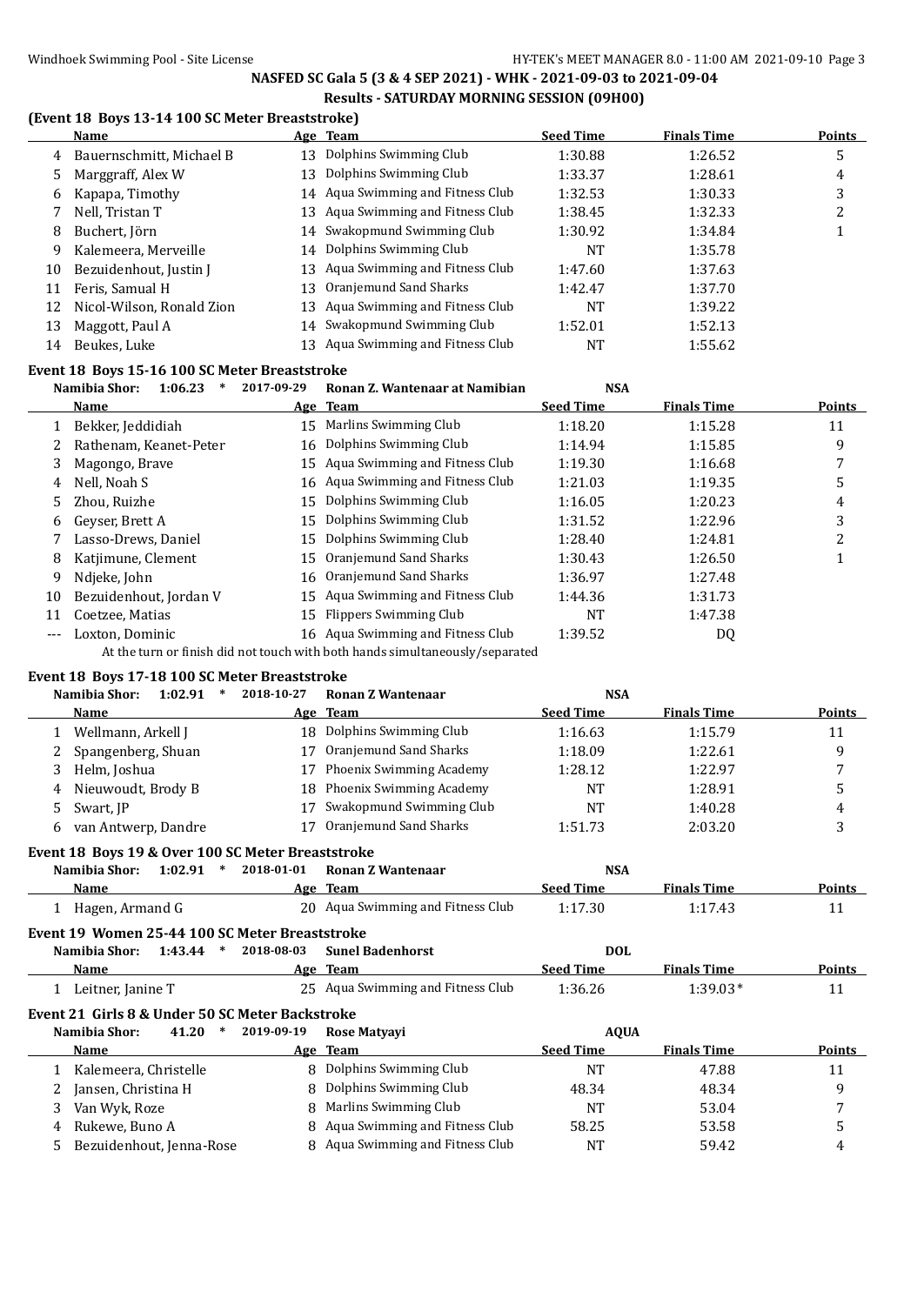# **(Event 21 Girls 8 & Under 50 SC Meter Backstroke)**

| <b>Name</b>            | Age Team                   | Seed Time | <b>Finals Time</b> | <b>Points</b> |
|------------------------|----------------------------|-----------|--------------------|---------------|
| Magri, Sofia           | 8 Flippers Swimming Club   | NT        | 59.72              |               |
| Diergaardt, Ava-Gisele | 8 Flippers Swimming Club   | NT        | 1:00.03            |               |
| Swart, Serena          | 7 Swakopmund Swimming Club | NT        | 1:01.23            |               |

### **Event 21 Girls 9-10 50 SC Meter Backstroke**

|    | Namibia Shor:<br>35.54<br>$\ast$                   | 2013-08-16 | Heleni Stergiadis at NASU SC N    | <b>DOL</b>       |                    |               |  |  |  |
|----|----------------------------------------------------|------------|-----------------------------------|------------------|--------------------|---------------|--|--|--|
|    | Name                                               |            | Age Team                          | <b>Seed Time</b> | <b>Finals Time</b> | <b>Points</b> |  |  |  |
|    | Matyayi, Rose                                      |            | 10 Aqua Swimming and Fitness Club | 35.74            | $35.11*$           | 11            |  |  |  |
|    | Naukosho, Ainoa                                    | 10         | Dolphins Swimming Club            | 42.36            | 41.19              | 9             |  |  |  |
| 3  | De Sousa, Vitoria J                                | 10         | Dolphins Swimming Club            | 43.18            | 41.61              | 7             |  |  |  |
| 4  | Meyer, Cara                                        | 10         | Dolphins Swimming Club            | 47.89            | 43.70              | 5             |  |  |  |
| 5. | Kaimbi, Rauna                                      | 10         | Aqua Swimming and Fitness Club    | <b>NT</b>        | 45.91              | 4             |  |  |  |
| 6  | Brinkmann, Emma M                                  | 10         | Dolphins Swimming Club            | 45.61            | 45.97              | 3             |  |  |  |
|    | Schnebel, Sandra                                   | 10         | Dolphins Swimming Club            | NT               | 46.56              | 2             |  |  |  |
| 8  | Rukewe, Omena T                                    | 10         | Aqua Swimming and Fitness Club    | 48.88            | 48.34              |               |  |  |  |
| 9  | Mobbison, Solange A                                | 10         | Dolphins Swimming Club            | 48.74            | 48.94              |               |  |  |  |
| 10 | McNamara, Scarlett                                 | 9          | Dolphins Swimming Club            | 50.46            | 50.76              |               |  |  |  |
| 11 | McNab, Aneurene                                    | 10         | Dolphins Swimming Club            | 54.79            | 52.50              |               |  |  |  |
| 12 | Ashikoto, Suraya A                                 | q          | Marlins Swimming Club             | 1:02.18          | 52.70              |               |  |  |  |
| 13 | Mahdy, Nadien                                      | 10         | Dolphins Swimming Club            | 1:05.41          | 59.85              |               |  |  |  |
|    | <b>Fyent 21 Girls 11-12 50 SC Meter Backstroke</b> |            |                                   |                  |                    |               |  |  |  |

# **Event 21 Girls 11-12 50 SC Meter Backstroke**

|    | Namibia Shor:<br>33.07<br>$\ast$ | 2016-09-23 | <b>Tiana Esslinger</b>          | <b>DOL</b>       |                    |               |
|----|----------------------------------|------------|---------------------------------|------------------|--------------------|---------------|
|    | <b>Name</b>                      |            | Age Team                        | <b>Seed Time</b> | <b>Finals Time</b> | <b>Points</b> |
|    | Nel, Esmeralda                   |            | 12 Phoenix Swimming Academy     | 36.76            | 35.78              | 11            |
|    | Kapapa, Alexandra                | 12         | Aqua Swimming and Fitness Club  | 38.28            | 37.09              | 9             |
| 3  | Gevser, Mikavla                  | 12         | Dolphins Swimming Club          | 39.48            | 37.59              | 7             |
| 4  | Nel, Amy-Isabella                | 12         | Marlins Swimming Club           | 41.45            | 39.15              | 5             |
| 5  | Bekker, Jemima                   | 12         | Marlins Swimming Club           | 38.77            | 39.77              | 4             |
| 6  | Prinsloo, Milan                  | 11         | Dolphins Swimming Club          | 42.31            | 39.97              | 3             |
|    | Bergh, Madison S                 |            | Aqua Swimming and Fitness Club  | 43.44            | 40.73              | 2             |
| 8  | Senekal, Julitte                 | 12         | Dolphins Swimming Club          | 40.90            | 42.17              | 1             |
| 9  | Oehley, Kaylee B                 | 12         | <b>Phoenix Swimming Academy</b> | 45.69            | 42.55              |               |
| 10 | Drotsky, Kayleigh R              | 11         | Dolphins Swimming Club          | 49.25            | 45.37              |               |
| 11 | Rey, Candice J                   | 11         | Aqua Swimming and Fitness Club  | 48.45            | 46.55              |               |
| 12 | Steyn, Lara                      | 11         | Dolphins Swimming Club          | 48.61            | 47.28              |               |
| 13 | Loubser, Courtney                | 11         | Aqua Swimming and Fitness Club  | 48.75            | 48.50              |               |
| 14 | Zeidler, Zafari N                | 11         | Dolphins Swimming Club          | NT               | 50.01              |               |
| 15 | Dames, Andrea                    | 12         | Dolphins Swimming Club          | NT               | 50.27              |               |
| 16 | Coetzee, Nina                    |            | 12 Flippers Swimming Club       | <b>NT</b>        | 1:04.71            |               |

# **Event 21 Girls 13-14 50 SC Meter Backstroke**<br> **Example 2006**  $*$  2012.08.16

|    | Namibia Shor:<br>29.96 | ∗ | 2013-08-16 | Zanré Oberholzer at NASU SC Na    | <b>NSA</b>       |                    |               |
|----|------------------------|---|------------|-----------------------------------|------------------|--------------------|---------------|
|    | Name                   |   |            | Age Team                          | <b>Seed Time</b> | <b>Finals Time</b> | <b>Points</b> |
|    | Humphrey, Jessica      |   | 13         | Aqua Swimming and Fitness Club    | 33.93            | 33.42              | 11            |
|    | Westerduin, Reza       |   | 13         | Aqua Swimming and Fitness Club    | 33.75            | 33.89              | 9             |
| 3  | Naukosho, Ariana       |   |            | 14 Dolphins Swimming Club         | 35.40            | 35.22              |               |
| 4  | Brinkmann, Maja J      |   | 13         | Dolphins Swimming Club            | 34.66            | 35.43              |               |
| 5. | Rev, Salomé M          |   |            | 14 Agua Swimming and Fitness Club | 35.72            | 35.57              | 4             |
| 6  | Benade, Quelin H       |   | 13         | Aqua Swimming and Fitness Club    | 35.85            | 35.64              | 3             |
|    | Ohm. Michaela          |   |            | 14 Dolphins Swimming Club         | 34.94            | 35.74              | 2             |
| 8  | Kinnaird, Brynné B     |   |            | 14 Dolphins Swimming Club         | 36.53            | 36.30              |               |
| 9  | Rossouw, Chloe         |   | 14         | Dolphins Swimming Club            | 36.25            | 36.53              |               |
| 10 | Stephanus, Oliwia E    |   | 13         | Dolphins Swimming Club            | 38.36            | 37.40              |               |
| 11 | Klein, Kaylynn J       |   |            | 14 Aqua Swimming and Fitness Club | 37.95            | 38.31              |               |
| 12 | Steyn, Carissa L       |   | 14         | Dolphins Swimming Club            | 40.88            | 39.78              |               |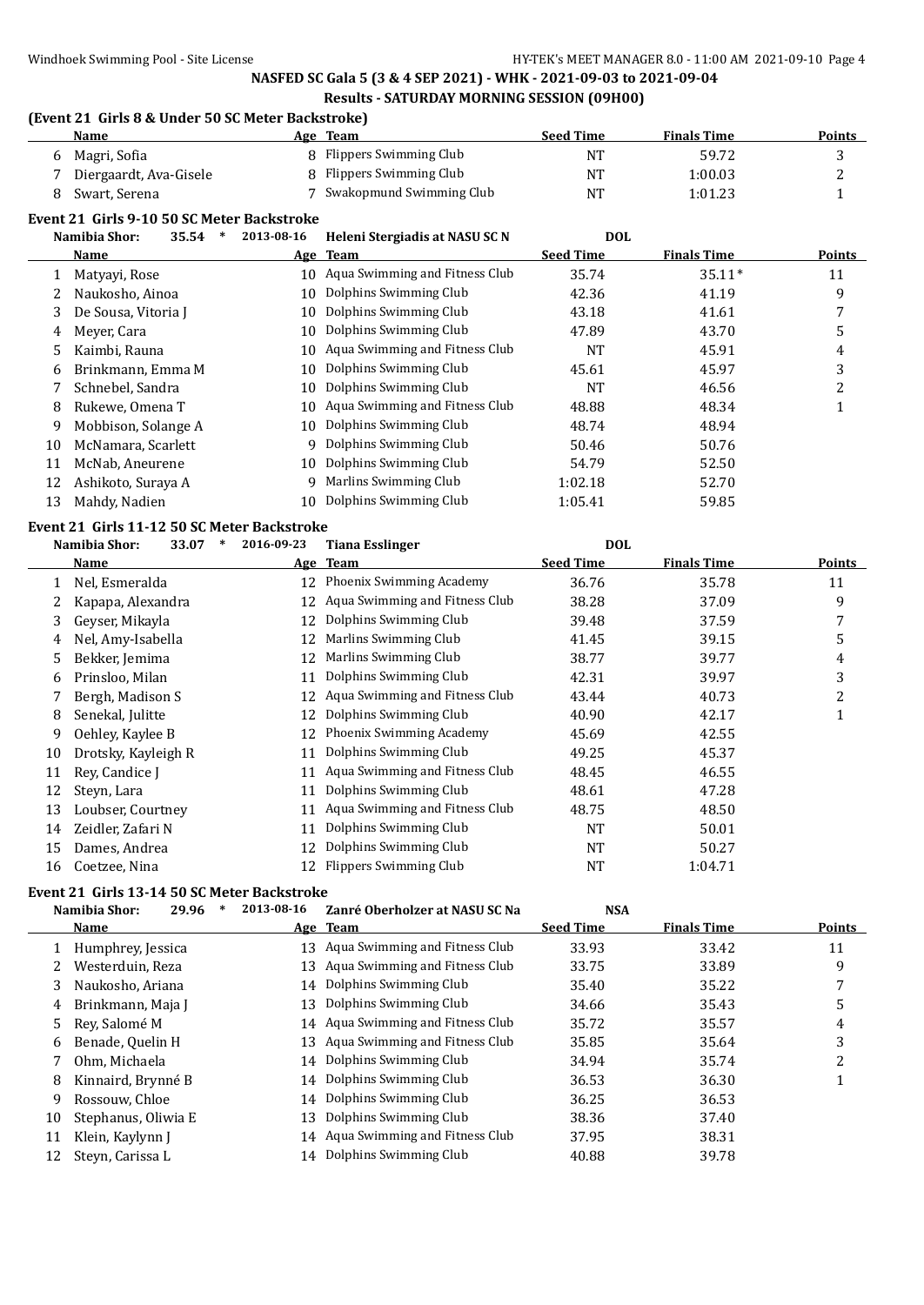#### **(Event 21 Girls 13-14 50 SC Meter Backstroke)**

|    | Name                 | Age Team                    | <b>Seed Time</b> | <b>Finals Time</b> | <b>Points</b> |
|----|----------------------|-----------------------------|------------------|--------------------|---------------|
| 13 | Drotsky, Nayla C     | 14 Dolphins Swimming Club   | 39.44            | 40.24              |               |
| 14 | Schnebel, Silke      | 14 Dolphins Swimming Club   | 42.37            | 41.53              |               |
|    | 15 Hansen, Mikayla P | 13 Swakopmund Swimming Club | 39.81            | 42.75              |               |
|    | 16 Rentel, Minki     | 13 Flippers Swimming Club   | NT               | 52.49              |               |

#### **Event 21 Girls 15-16 50 SC Meter Backstroke**

|              | Namibia Shor:       | 28.80 | 2014-12-03 | Zanré Oberholzer at 12th World    | <b>NAM</b>       |                    |               |
|--------------|---------------------|-------|------------|-----------------------------------|------------------|--------------------|---------------|
|              | Name                |       |            | Age Team                          | <b>Seed Time</b> | <b>Finals Time</b> | <b>Points</b> |
| $\mathbf{1}$ | Mutumbulua, Trisha  |       | 16         | Dolphins Swimming Club            | 33.13            | 32.81              | 11            |
|              | Stange, Maya A      |       | 15         | Dolphins Swimming Club            | 33.78            | 34.68              | 9             |
| 3            | Engelhard, Lisa     |       | 16         | Dolphins Swimming Club            | 34.60            | 34.80              |               |
| 4            | Mostert, Danielle   |       | 15         | Flippers Swimming Club            | 35.56            | 36.59              | 5             |
|              | Coetzer, Caitlin A  |       |            | 16 Dolphins Swimming Club         | 38.18            | 38.26              | 4             |
| 6            | Wilson, Marichen N  |       |            | 15 Agua Swimming and Fitness Club | 37.34            | 38.36              | 3             |
|              | Herbst, Kyle A      |       |            | 16 Swakopmund Swimming Club       | 35.61            | 39.53              | າ<br>∠        |
| 8            | Kali, Kandali K     |       | 15         | Dolphins Swimming Club            | 39.54            | 40.51              |               |
| -9           | Pretorius, Eldoné D |       |            | 16 Aqua Swimming and Fitness Club | 38.40            | 41.64              |               |
| 10           | Helm, Jezneel       |       | 15         | <b>Phoenix Swimming Academy</b>   | 46.64            | 41.93              |               |
| 11           | Harupe, Joy T       |       | 16         | Phoenix Swimming Academy          | 1:04.57          | 1:02.77            |               |

#### **Event 21 Girls 17-18 50 SC Meter Backstroke**

| Namibia Shor:      | 29.90 | 2016-09-23 | <b>Zanre Oberholze</b>            | <b>NSA</b>       |                    |               |
|--------------------|-------|------------|-----------------------------------|------------------|--------------------|---------------|
| Name               |       |            | Age Team                          | <b>Seed Time</b> | <b>Finals Time</b> | <b>Points</b> |
| Redecker, Nicole   |       |            | 17 Dolphins Swimming Club         | 34.71            | 34.42              |               |
| Benjamin, Zunaid M |       |            | 17 Aqua Swimming and Fitness Club | 36.98            | 37.33              |               |

#### **Event 22 Boys 8 & Under 50 SC Meter Backstroke**

| Namibia Shor:<br>40.19 | 2016-09-09 | <b>Ryan Steyn</b>                | <b>DOL</b>       |                    |               |
|------------------------|------------|----------------------------------|------------------|--------------------|---------------|
| <b>Name</b>            |            | Age Team                         | <b>Seed Time</b> | <b>Finals Time</b> | <b>Points</b> |
| Leitner, Zachary M     |            | 8 Aqua Swimming and Fitness Club | 49.07            | 46.86              | 11            |
| Durand, Patrick        |            | 7 Dolphins Swimming Club         | <b>NT</b>        | 48.82              |               |
| Van Heerden, Sebastian |            | 8 Dolphins Swimming Club         | <b>NT</b>        | 58.67              | $\mathbf{r}$  |
| Kotzee, Fabrice        |            | 8 Flippers Swimming Club         | <b>NT</b>        | 1:05.00            |               |
| Swartz, Caleb          |            | 7 Aqua Swimming and Fitness Club | NT               | D <sub>0</sub>     |               |

# False start **Event 22 Boys 9-10 50 SC Meter Backstroke**

|    | 35.24<br>Namibia Shor:<br>$\ast$<br><b>NASFED SC:</b><br>34.56<br># | 2018-08-03<br>2015-06-17 | <b>Oliver Durand</b><br>Bernhardt van der Walt | <b>DOL</b><br><b>DOL</b> |                    |               |
|----|---------------------------------------------------------------------|--------------------------|------------------------------------------------|--------------------------|--------------------|---------------|
|    | <b>Name</b>                                                         | Age                      | <b>Team</b>                                    | <b>Seed Time</b>         | <b>Finals Time</b> | <b>Points</b> |
|    | Steyn, Ryan P                                                       | 10                       | Dolphins Swimming Club                         | 38.66                    | 37.87              | 11            |
|    | Badenhorst, André                                                   | 10.                      | Dolphins Swimming Club                         | 42.02                    | 40.63              | 9             |
| 3  | Hekandjo, Kabi A                                                    | 10                       | Aqua Swimming and Fitness Club                 | 41.66                    | 40.76              |               |
| 4  | Badenhorst, Jurie J                                                 | 10-                      | Dolphins Swimming Club                         | 47.44                    | 46.44              | 5             |
| 5. | Bock, Daniel L                                                      |                          | 9 Flippers Swimming Club                       | 48.83                    | 46.93              | 4             |
| 6  | Prinsloo, Martin J                                                  | 9                        | Dolphins Swimming Club                         | 50.05                    | 47.71              | 3             |
|    | Bezuidenhout, Jadon C                                               | 10.                      | Aqua Swimming and Fitness Club                 | 59.56                    | 50.84              |               |
| 8  | Coomer, Luke E                                                      | 10                       | Aqua Swimming and Fitness Club                 | 54.19                    | 51.98              |               |
| 9  | Swartz, Samuel                                                      | 10-                      | Aqua Swimming and Fitness Club                 | NT                       | 53.92              |               |
|    | Engelhard, Victor                                                   | 10.                      | Dolphins Swimming Club                         | 47.40                    | DQ                 |               |
|    | Past vertical at turn: non continuous turning action                |                          |                                                |                          |                    |               |

# **Event 22 Boys 11-12 50 SC Meter Backstroke**

| Namibia Shor:          | $29.78$ * | 2018-09-07 | <b>Iose Caniulo</b>               | NSA              |                    |        |
|------------------------|-----------|------------|-----------------------------------|------------------|--------------------|--------|
| <b>Name</b>            |           |            | Age Team                          | <b>Seed Time</b> | <b>Finals Time</b> | Points |
| Esterhuizen, Lorenzo E |           |            | 12 Aqua Swimming and Fitness Club | 34.08            | 32.66              |        |
| Nakaleke, Eliphas      |           |            | 12 Aqua Swimming and Fitness Club | 34.84            | 34.09              |        |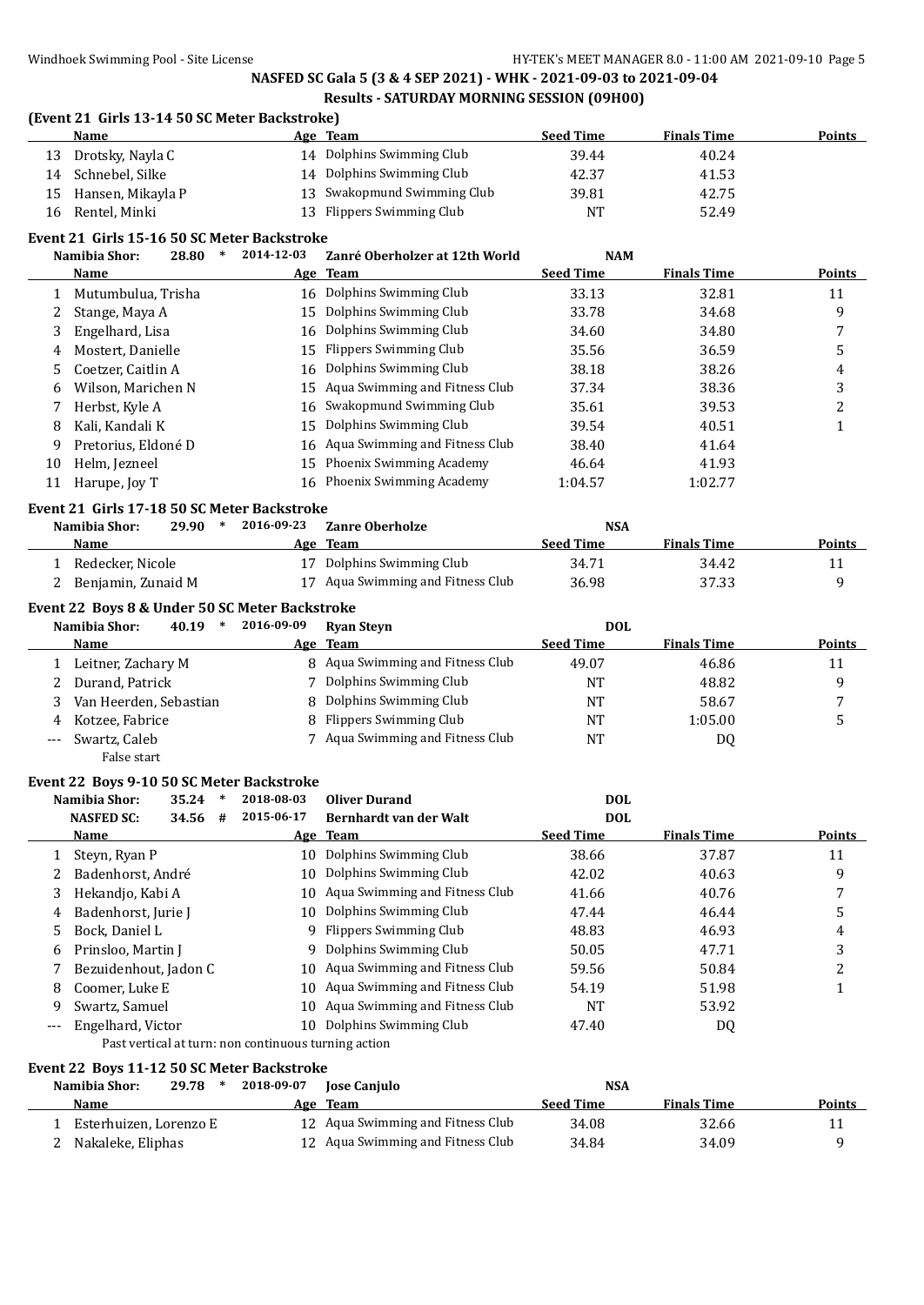# **(Event 22 Boys 11-12 50 SC Meter Backstroke)**

|    | Name                   |    | Age Team                       | <b>Seed Time</b> | <b>Finals Time</b> | <b>Points</b> |
|----|------------------------|----|--------------------------------|------------------|--------------------|---------------|
| 3  | Bock, Nathan R         | 12 | Oranjemund Sand Sharks         | 35.64            | 35.56              |               |
| 4  | Jansen, Ernst J        | 11 | Dolphins Swimming Club         | 37.34            | 36.30              | 5             |
|    | Langford, James J      | 11 | Dolphins Swimming Club         | 36.14            | 36.49              | 4             |
| 6  | Jiao, Naan             | 11 | Dolphins Swimming Club         | 39.01            | 37.54              | 3             |
|    | Feris, Rodney          | 11 | Oranjemund Sand Sharks         | 40.86            | 37.87              | ▵             |
| 8  | Benade, Kayleb G       | 11 | Aqua Swimming and Fitness Club | 44.33            | 43.99              |               |
| 9  | Shipoh, Peingeondjabi  | 11 | Dolphins Swimming Club         | NT               | 46.23              |               |
| 10 | Coetzee, Jannes H      | 11 | <b>Flippers Swimming Club</b>  | 46.05            | 47.03              |               |
| 11 | van der Colf, Zaylin J | 11 | <b>Flippers Swimming Club</b>  | 48.10            | 50.75              |               |

# **Event 22 Boys 13-14 50 SC Meter Backstroke**

|      | Namibia Shor:<br>27.46<br>$\ast$ | 2019-09-19 | <b>Jose Canjulo</b>               | <b>MAC</b>       |                    |               |
|------|----------------------------------|------------|-----------------------------------|------------------|--------------------|---------------|
|      | Name                             |            | Age Team                          | <b>Seed Time</b> | <b>Finals Time</b> | <b>Points</b> |
|      | Durand, Oliver B                 | 13         | Dolphins Swimming Club            | 30.68            | 30.94              | 11            |
|      | Engelhard, Robin                 |            | 14 Dolphins Swimming Club         | 32.51            | 31.62              | 9             |
| 3    | Kinnaird, Liam                   | 13         | Dolphins Swimming Club            | 34.16            | 33.27              | 7             |
| 4    | Bauernschmitt, Michael B         | 13.        | Dolphins Swimming Club            | 35.96            | 33.79              | 5             |
| 5.   | Kapapa, Timothy                  |            | 14 Aqua Swimming and Fitness Club | 38.09            | 36.97              | 4             |
| 6    | Marggraff, Alex W                | 13         | Dolphins Swimming Club            | 38.87            | 37.44              | 3             |
| $*7$ | Buchert, Jörn                    |            | 14 Swakopmund Swimming Club       | 38.45            | 38.00              | 1.50          |
| $*7$ | Nell, Tristan T                  | 13         | Aqua Swimming and Fitness Club    | 40.96            | 38.00              | 1.50          |
| 9    | Beukes, Luke                     | 13         | Aqua Swimming and Fitness Club    | NT               | 38.50              |               |
| 10   | Bezuidenhout, Justin J           | 13         | Aqua Swimming and Fitness Club    | 41.83            | 38.51              |               |
| 11   | Kalemeera, Merveille             |            | 14 Dolphins Swimming Club         | NT               | 40.26              |               |
| 12   | Maggott, Paul A                  | 14         | Swakopmund Swimming Club          | 42.95            | 42.68              |               |
| 13   | Feris, Samual H                  | 13.        | Oranjemund Sand Sharks            | 42.69            | 42.73              |               |
| 14   | Nicol-Wilson, Ronald Zion        | 13         | Aqua Swimming and Fitness Club    | NT               | 43.87              |               |
|      |                                  |            |                                   |                  |                    |               |

### **Event 22 Boys 15-16 50 SC Meter Backstroke**

|    | Namibia Shor:<br>$\ast$<br>26.96 | 2017-07-07 | Ronan Z. Wantenaar at NASU Sho    | <b>NSA</b>       |                    |               |
|----|----------------------------------|------------|-----------------------------------|------------------|--------------------|---------------|
|    | Name                             |            | Age Team                          | <b>Seed Time</b> | <b>Finals Time</b> | <b>Points</b> |
|    | Ohm, Oliver                      |            | 15 Dolphins Swimming Club         | 32.23            | 29.70              | 11            |
|    | Magongo, Brave                   |            | 15 Aqua Swimming and Fitness Club | 30.38            | 30.47              | 9             |
| 3  | Esslinger, Nico                  | 15         | Dolphins Swimming Club            | 32.16            | 31.32              |               |
| 4  | Geyser, Brett A                  | 15         | Dolphins Swimming Club            | 35.29            | 32.82              | 5             |
| 5  | Nell, Noah S                     |            | 16 Agua Swimming and Fitness Club | 33.14            | 32.86              | 4             |
| 6  | Katjimune, Clement               | 15         | Oranjemund Sand Sharks            | 35.33            | 34.76              | 3             |
|    | Lasso-Drews, Daniel              | 15         | Dolphins Swimming Club            | 36.46            | 35.17              | 2             |
| 8  | Zhou, Ruizhe                     | 15         | Dolphins Swimming Club            | 36.39            | 35.93              |               |
| 9  | Loxton, Dominic                  |            | 16 Agua Swimming and Fitness Club | 39.19            | 36.25              |               |
| 10 | Bezuidenhout, Jordan V           |            | 15 Agua Swimming and Fitness Club | 39.81            | 36.53              |               |
| 11 | Ndjeke, John                     |            | 16 Oranjemund Sand Sharks         | 37.41            | 36.59              |               |
| 12 | Westerduin, Geo X                | 15         | Aqua Swimming and Fitness Club    | 42.39            | 40.45              |               |
| 13 | Coetzee, Matias                  | 15.        | Flippers Swimming Club            | NT               | 45.22              |               |

# **Event 22 Boys 17-18 50 SC Meter Backstroke**

| 26.26               | 2018-10-27                                                                                                             | Ronan Wantenaar          | <b>NSA</b>                                                           |                    |               |
|---------------------|------------------------------------------------------------------------------------------------------------------------|--------------------------|----------------------------------------------------------------------|--------------------|---------------|
| Name                |                                                                                                                        |                          | <b>Seed Time</b>                                                     | <b>Finals Time</b> | <b>Points</b> |
|                     |                                                                                                                        |                          | 30.09                                                                | 29.85              | 11            |
|                     |                                                                                                                        | Oranjemund Sand Sharks   | 30.58                                                                | 32.54              | q             |
|                     | 17                                                                                                                     | Phoenix Swimming Academy | 38.17                                                                | 35.82              |               |
|                     |                                                                                                                        |                          | <b>NT</b>                                                            | 36.30              |               |
|                     |                                                                                                                        | Swakopmund Swimming Club | <b>NT</b>                                                            | 36.84              | 4             |
| van Antwerp, Dandre |                                                                                                                        | Oranjemund Sand Sharks   | 43.58                                                                | 45.96              |               |
|                     | Namibia Shor:<br>1 Wellmann, Arkell J<br>2 Spangenberg, Shuan<br>3 Helm, Joshua<br>4 Nieuwoudt, Brody B<br>5 Swart, IP |                          | Age Team<br>18 Dolphins Swimming Club<br>18 Phoenix Swimming Academy |                    |               |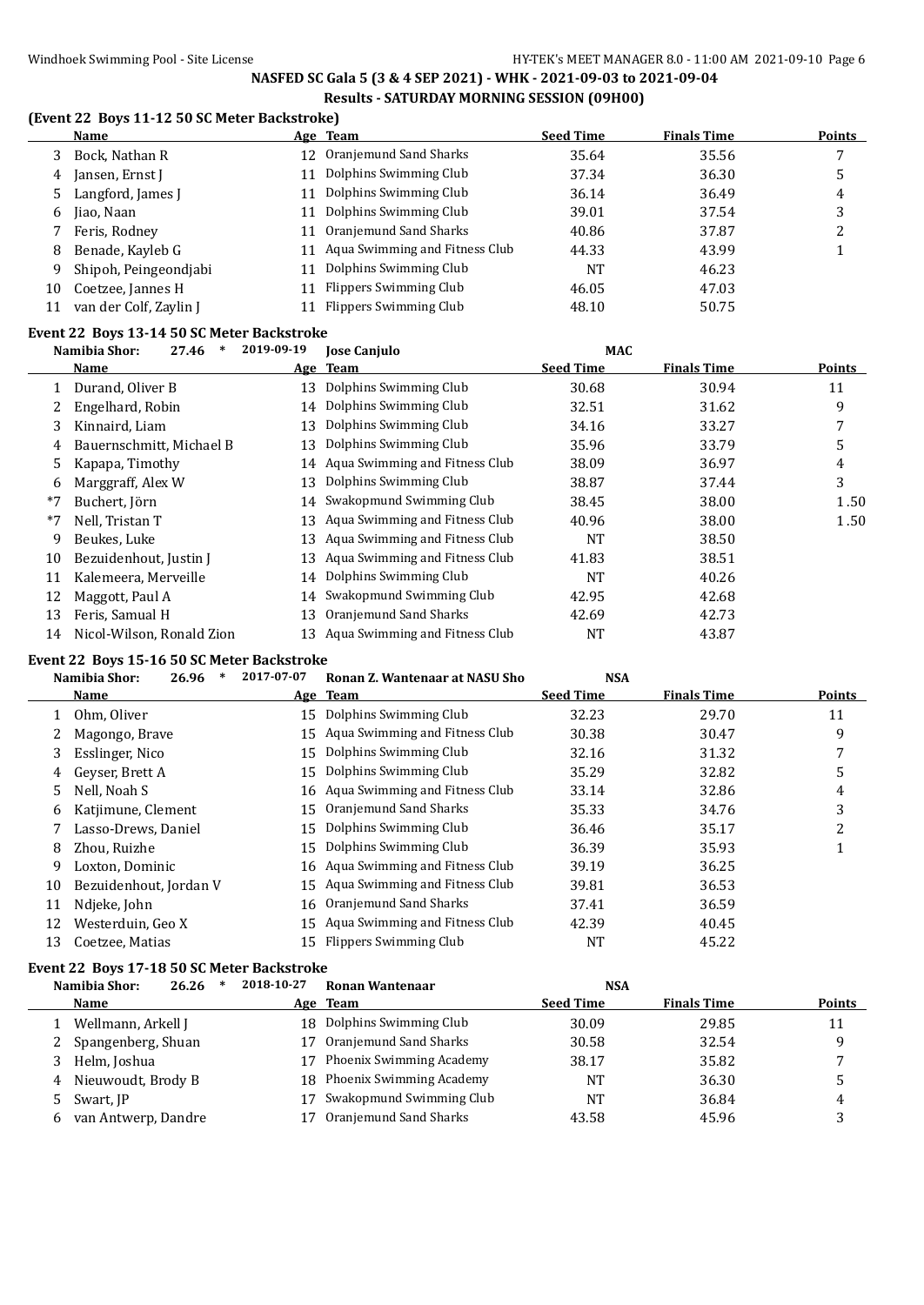|                          | Event 22 Boys 19 & Over 50 SC Meter Backstroke                       |            |                                    |                                |                    |                  |
|--------------------------|----------------------------------------------------------------------|------------|------------------------------------|--------------------------------|--------------------|------------------|
|                          | 26.26<br>$\ast$<br>Namibia Shor:<br><b>Name</b>                      | 2018-10-27 | <b>Ronan Wantenaar</b><br>Age Team | <b>NSA</b><br><b>Seed Time</b> | <b>Finals Time</b> | Points           |
|                          | 1 Lamprecht, Lushano P                                               |            | 23 Aqua Swimming and Fitness Club  | 29.32                          | 28.18              | 11               |
|                          | 2 Gertze, Matthew R                                                  |            | 19 Dolphins Swimming Club          | 30.71                          | 30.94              | 9                |
| 3                        | Ramakhutla, Owen                                                     |            | 19 Oranjemund Sand Sharks          | 1:06.40                        | 1:06.83            | 7                |
|                          |                                                                      |            |                                    |                                |                    |                  |
|                          | Event 23 Women 25-44 50 SC Meter Backstroke                          |            |                                    |                                |                    |                  |
|                          | Namibia Shor:<br>$41.33$ *                                           | 2019-07-12 | <b>Sunel Badenhorst</b>            | <b>DOL</b>                     |                    |                  |
|                          | Name                                                                 |            | Age Team                           | <b>Seed Time</b>               | <b>Finals Time</b> | <b>Points</b>    |
|                          | 1 Leitner, Janine T                                                  |            | 25 Aqua Swimming and Fitness Club  | 37.32                          | 38.59*             | 11               |
|                          | 2 Swart, Zuné                                                        |            | 33 Swakopmund Swimming Club        | NT                             | 52.16              | 9                |
|                          | Event 23 Women 45 & Over 50 SC Meter Backstroke                      |            |                                    |                                |                    |                  |
|                          | <b>Name</b>                                                          |            | Age Team                           | <b>Seed Time</b>               | <b>Finals Time</b> | <b>Points</b>    |
|                          | 1 Louw, Lucy                                                         |            | 52 Swakopmund Swimming Club        | <b>NT</b>                      | 40.94              | 11               |
| 2                        | Leitner, Ulrike C                                                    |            | 53 Aqua Swimming and Fitness Club  | 45.21                          | 44.67              | 9                |
|                          | Event 24 Men 25-44 50 SC Meter Backstroke                            |            |                                    |                                |                    |                  |
|                          | Namibia Shor:<br>$33.70*$                                            | 2018-08-27 | <b>Dentie Louw</b>                 | <b>SWA</b>                     |                    |                  |
|                          | Name                                                                 |            | Age Team                           | <b>Seed Time</b>               | <b>Finals Time</b> | <b>Points</b>    |
|                          | 1 Louw, Dentie J                                                     |            | 38 Swakopmund Swimming Club        | <b>NT</b>                      | 37.83              | 11               |
|                          |                                                                      |            |                                    |                                |                    |                  |
|                          | Event 24 Men 45 & Over 50 SC Meter Backstroke<br><b>Name</b>         |            |                                    |                                |                    |                  |
|                          |                                                                      |            | Age Team                           | <b>Seed Time</b>               | <b>Finals Time</b> | Points           |
|                          | 1 van der Westhuizen, Francois                                       |            | 48 Marlins Swimming Club           | <b>NT</b>                      | 37.68              | 11               |
| $\hspace{0.05cm} \ldots$ | Kuehne, Jan Cavan                                                    |            | 49 Aqua Swimming and Fitness Club  | <b>NT</b>                      | DQ                 |                  |
|                          | Past vertical at turn: non continuous turning action                 |            |                                    |                                |                    |                  |
|                          | Event 25 Girls 8 & Under 100 SC Meter IM                             |            |                                    |                                |                    |                  |
|                          | $1:26.67$ *<br>Namibia Shor:                                         | 2019-09-19 | Rose Matyayi                       | <b>AQUA</b>                    |                    |                  |
|                          | <b>Name</b>                                                          |            | Age Team                           | <b>Seed Time</b>               | <b>Finals Time</b> | <b>Points</b>    |
|                          | 1 Diergaardt, Ava-Gisele                                             |            | 8 Flippers Swimming Club           | NT                             | 2:07.00            | 11               |
| 2                        | Magri, Sofia                                                         |            | 8 Flippers Swimming Club           | NT                             | 2:08.44            | 9                |
|                          | Jansen, Christina H                                                  |            | 8 Dolphins Swimming Club           | NT                             | DQ                 |                  |
|                          | Swimmer did no touch the wall during the turn - back                 |            |                                    |                                |                    |                  |
|                          | Kalemeera, Christelle                                                |            |                                    |                                |                    |                  |
| ---                      |                                                                      |            | 8 Dolphins Swimming Club           | <b>NT</b>                      | DQ                 |                  |
|                          | Incorrect stroke order IM(Fly,Back,Br,Fr) Relay(Back,Br,Fly,Fr) - IM |            |                                    |                                |                    |                  |
|                          | Event 25 Girls 9-10 100 SC Meter IM                                  |            |                                    |                                |                    |                  |
|                          | $1:19.68$ *<br>Namibia Shor:                                         | 2013-08-16 | Heleni Stergiadis at NASU SC N     | <b>DOL</b>                     |                    |                  |
|                          | Name                                                                 |            | Age Team                           | Seed Time                      | <b>Finals Time</b> | Points           |
| 1                        | Matyayi, Rose                                                        |            | 10 Aqua Swimming and Fitness Club  | 1:22.18                        | $1:17.76*$         | 11               |
| 2                        | De Sousa, Vitoria J                                                  | 10         | Dolphins Swimming Club             | 1:37.11                        | 1:24.80            | 9                |
| 3                        | Naukosho, Ainoa                                                      | 10         | Dolphins Swimming Club             | 1:43.08                        | 1:26.95            | 7                |
| 4                        | Meyer, Cara                                                          | 10         | Dolphins Swimming Club             | 1:54.40                        | 1:34.29            | 5                |
| 5                        | Brinkmann, Emma M                                                    | 10         | Dolphins Swimming Club             | 1:50.90                        | 1:38.57            | 4                |
| 6                        | Kaimbi, Rauna                                                        | 10         | Aqua Swimming and Fitness Club     | NT                             | 1:43.14            | 3                |
| 7                        | Mobbison, Solange A                                                  | 10         | Dolphins Swimming Club             | 2:00.66                        | 1:48.68            | $\boldsymbol{2}$ |
| 8                        | Rukewe, Omena T                                                      | 10         | Aqua Swimming and Fitness Club     | <b>NT</b>                      | 1:50.37            | $\mathbf{1}$     |
| 9                        | Schnebel, Sandra                                                     | 10         | Dolphins Swimming Club             | <b>NT</b>                      | 1:51.32            |                  |
| 10                       | McNamara, Scarlett                                                   | 9          | Dolphins Swimming Club             | <b>NT</b>                      | 1:52.38            |                  |
| 11                       | McNab, Aneurene                                                      | 10         | Dolphins Swimming Club             | NT                             | 1:53.10            |                  |
| 12                       |                                                                      | 10         | Phoenix Swimming Academy           |                                |                    |                  |
| ---                      | De Lange, Claire<br>Mahdy, Nadien                                    | 10         | Dolphins Swimming Club             | <b>NT</b><br>NT                | 1:58.67<br>DQ      |                  |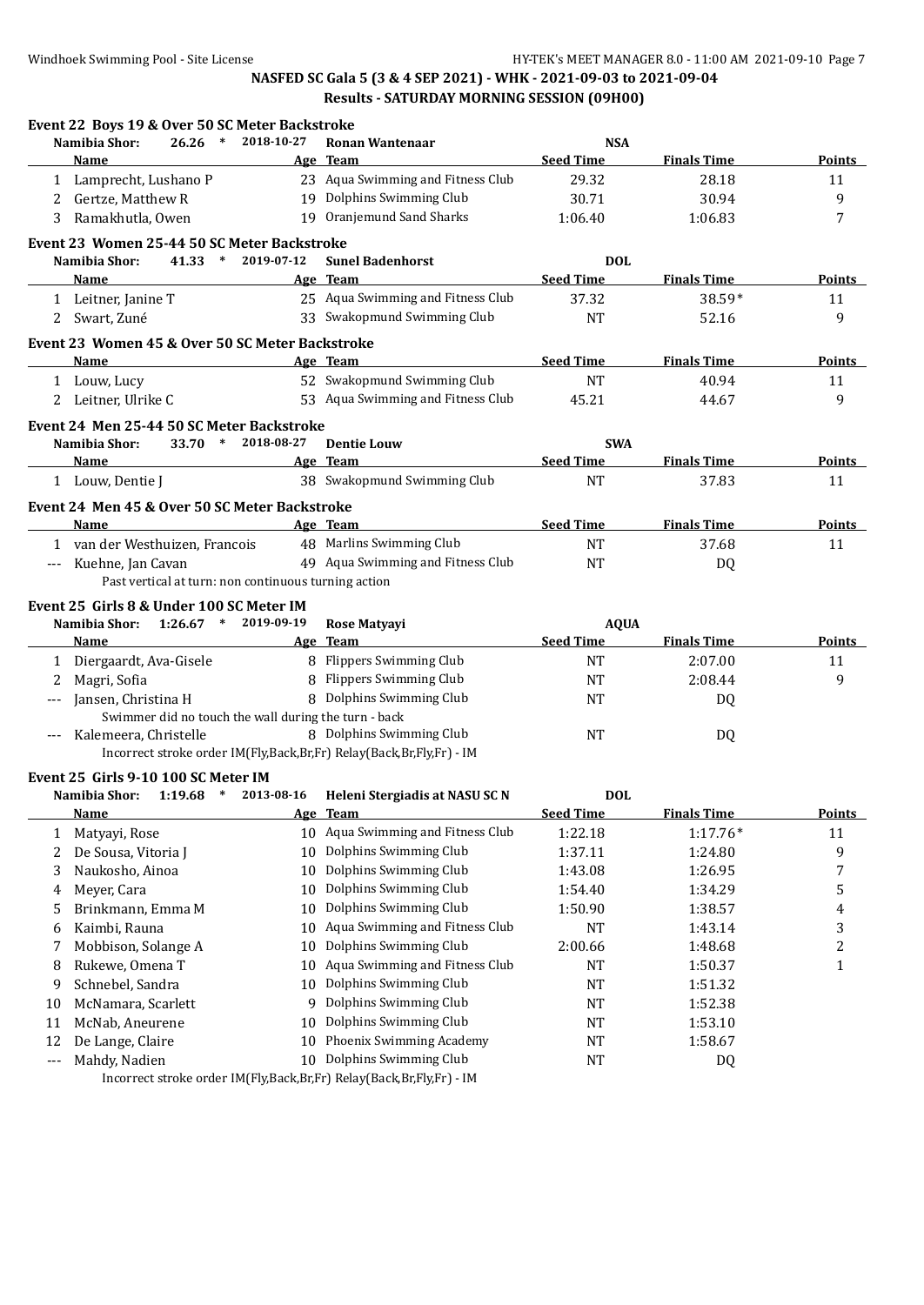# **Event 25 Girls 11-12 100 SC Meter IM**

|              | Namibia Shor:<br>1:12.07<br>$\ast$ | 2015-08-25 | Heleni Stergiadis               | <b>DOL</b>       |                    |        |
|--------------|------------------------------------|------------|---------------------------------|------------------|--------------------|--------|
|              | Name                               |            | Age Team                        | <b>Seed Time</b> | <b>Finals Time</b> | Points |
| $\mathbf{1}$ | Nel, Esmeralda                     | 12         | Phoenix Swimming Academy        | 1:37.09          | 1:19.67            | 11     |
|              | Geyser, Mikayla                    | 12         | Dolphins Swimming Club          | 1:38.80          | 1:21.48            | 9      |
| 3            | Kapapa, Alexandra                  | 12         | Aqua Swimming and Fitness Club  | 1:32.83          | 1:23.05            | 7      |
| 4            | Prinsloo, Milan                    | 11         | Dolphins Swimming Club          | 1:37.63          | 1:23.29            | 5      |
| 5.           | Senekal, Julitte                   | 12         | Dolphins Swimming Club          | 1:40.19          | 1:24.25            | 4      |
| 6            | Bekker, Jemima                     | 12         | Marlins Swimming Club           | NT               | 1:30.01            | 3      |
|              | Drotsky, Kayleigh R                | 11         | Dolphins Swimming Club          | 2:03.96          | 1:36.30            | 2      |
| 8            | Bergh, Madison S                   | 12         | Aqua Swimming and Fitness Club  | NT               | 1:37.87            |        |
| 9            | Oehley, Kaylee B                   | 12         | <b>Phoenix Swimming Academy</b> | NT               | 1:44.42            |        |
| 10           | Steyn, Lara                        | 11         | Dolphins Swimming Club          | 2:12.85          | 1:44.69            |        |
| 11           | Loubser, Courtney                  | 11         | Aqua Swimming and Fitness Club  | 1:50.96          | 1:45.39            |        |
| 12           | Rev. Candice I                     | 11         | Aqua Swimming and Fitness Club  | NT               | 1:45.91            |        |
| 13           | Dames, Andrea                      | 12         | Dolphins Swimming Club          | NT               | 1:53.59            |        |
| 14           | Zeidler, Zafari N                  | 11         | Dolphins Swimming Club          | NT               | 1:58.19            |        |
|              |                                    |            |                                 |                  |                    |        |

#### **Event 25 Girls 13-14 100 SC Meter IM**

|    | Namibia Shor:<br>1:06.82<br>$\ast$ | 2017-09-29 | Heleni Stergiadis at Namibian  | <b>DOL</b>       |                    |        |
|----|------------------------------------|------------|--------------------------------|------------------|--------------------|--------|
|    | Name                               |            | Age Team                       | <b>Seed Time</b> | <b>Finals Time</b> | Points |
|    | Westerduin, Reza                   |            | Aqua Swimming and Fitness Club | 1:18.48          | 1:15.05            | 11     |
|    | Humphrey, Jessica                  | 13         | Aqua Swimming and Fitness Club | 1:17.48          | 1:15.95            | 9      |
| 3. | Brinkmann, Maja J                  | 13         | Dolphins Swimming Club         | 1:24.99          | 1:16.35            | 7      |
| 4  | Benade, Quelin H                   | 13         | Aqua Swimming and Fitness Club | 1:25.86          | 1:16.47            | 5      |
| 5. | Naukosho, Ariana                   | 14         | Dolphins Swimming Club         | 1:17.13          | 1:16.66            | 4      |
| 6  | Rey, Salomé M                      | 14         | Aqua Swimming and Fitness Club | 1:20.54          | 1:17.94            | 3      |
|    | Rossouw, Chloe                     | 14         | Dolphins Swimming Club         | 1:20.75          | 1:17.99            | 2      |
| 8  | Kinnaird, Brynné B                 | 14         | Dolphins Swimming Club         | 1:21.31          | 1:18.09            | 1      |
| 9  | Ohm, Michaela                      | 14         | Dolphins Swimming Club         | 1:20.51          | 1:18.90            |        |
| 10 | Klein, Kaylynn J                   | 14         | Aqua Swimming and Fitness Club | 1:21.86          | 1:22.36            |        |
| 11 | Steyn, Carissa L                   | 14         | Dolphins Swimming Club         | 1:47.38          | 1:22.85            |        |
| 12 | Stephanus, Oliwia E                | 13         | Dolphins Swimming Club         | 1:32.81          | 1:24.67            |        |
| 13 | Drotsky, Nayla C                   | 14         | Dolphins Swimming Club         | 1:32.46          | 1:25.60            |        |
| 14 | Schnebel, Silke                    | 14         | Dolphins Swimming Club         | 1:44.45          | 1:29.21            |        |
| 15 | Hansen, Mikayla P                  | 13         | Swakopmund Swimming Club       | 1:39.25          | 1:36.16            |        |
| 16 | Rentel, Minki                      | 13         | <b>Flippers Swimming Club</b>  | <b>NT</b>        | 1:46.58            |        |

#### **Event 25 Girls 15-16 100 SC Meter IM**

l,

|    | Namibia Shor:<br>1:04.73<br>$\ast$    | 2014-12-03 | Sonja Adelaar at 12th World Sw    | <b>NAM</b>       |                    |               |
|----|---------------------------------------|------------|-----------------------------------|------------------|--------------------|---------------|
|    | <b>Name</b>                           |            | Age Team                          | <b>Seed Time</b> | <b>Finals Time</b> | <b>Points</b> |
|    | Mutumbulua, Trisha                    |            | 16 Dolphins Swimming Club         | 1:12.81          | 1:11.38            | 11            |
| 2  | Engelhard, Lisa                       |            | 16 Dolphins Swimming Club         | 1:19.66          | 1:15.65            | 9             |
| 3  | Stange, Maya A                        |            | 15 Dolphins Swimming Club         | 1:17.02          | 1:15.70            |               |
| 4  | Coetzer, Caitlin A                    |            | 16 Dolphins Swimming Club         | 1:21.96          | 1:19.88            | 5             |
| 5. | Mostert. Danielle                     |            | 15 Flippers Swimming Club         | 1:16.64          | 1:20.38            | 4             |
| 6  | Kali, Kandali K                       |            | 15 Dolphins Swimming Club         | 1:25.26          | 1:26.86            | 3             |
|    | Helm, Jezneel                         |            | 15 Phoenix Swimming Academy       | NT               | 1:30.20            | C             |
| 8  | Wilson, Marichen N                    |            | 15 Agua Swimming and Fitness Club | 1:27.36          | 1:30.80            |               |
| 9  | Pretorius. Eldoné D                   |            | 16 Aqua Swimming and Fitness Club | 1:23.56          | 1:33.54            |               |
|    | Event 25  Girls 17-18 100 SC Meter IM |            |                                   |                  |                    |               |
|    | Namibia Shor:<br>1:04.79              | 2014-12-03 | Toni Roth at 12th World Swimmi    | <b>NAM</b>       |                    |               |
|    | Name                                  |            | Age Team                          | <b>Seed Time</b> | <b>Finals Time</b> | Points        |
|    | Redecker, Nicole                      | 17         | Dolphins Swimming Club            | 1:16.33          | 1:11.53            | 11            |

2 Benjamin, Zunaid M 17 Aqua Swimming and Fitness Club 1:19.56 1:18.45 9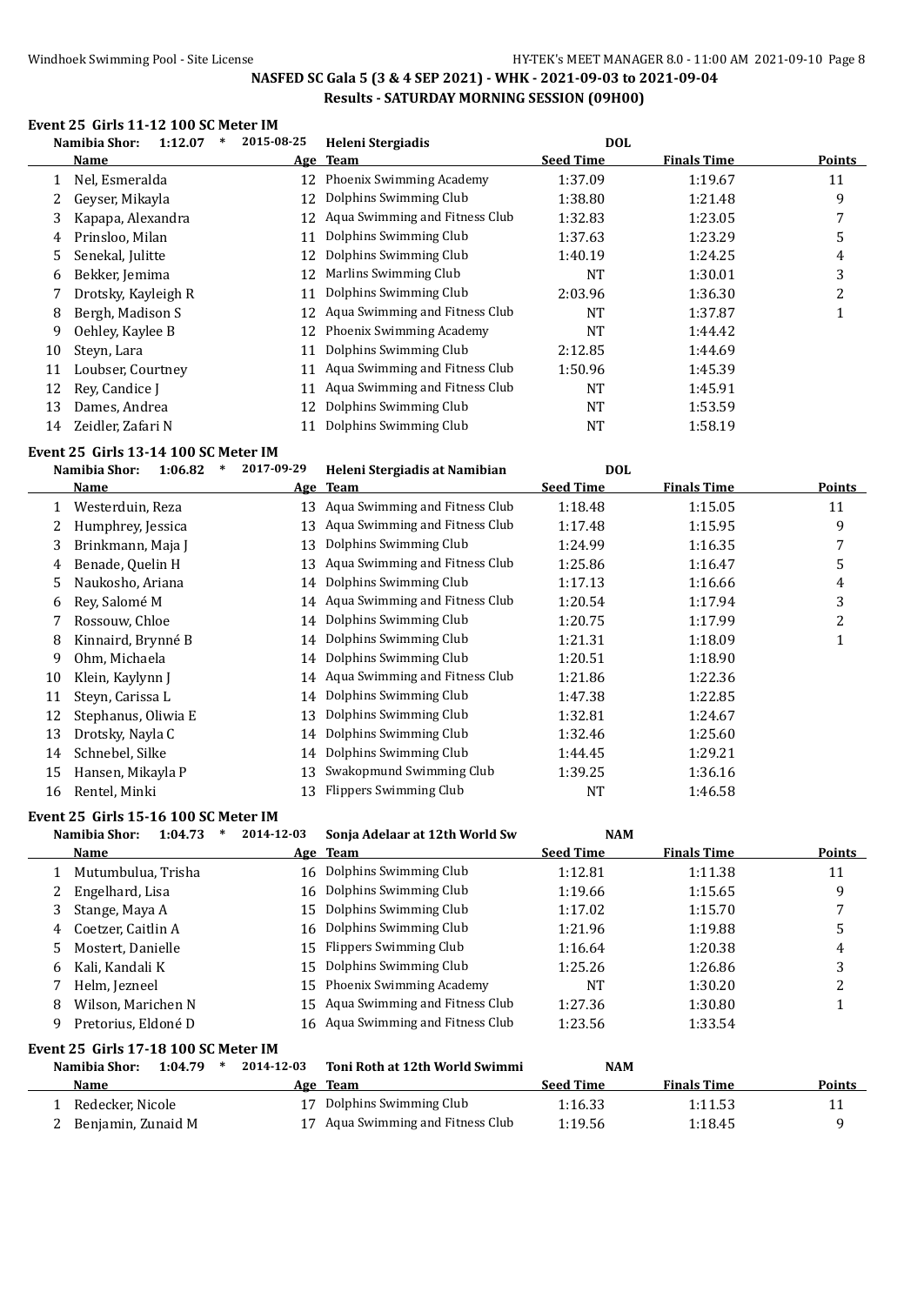|              | Namibia Shor:<br>$1:32.04$ *            | 2019-09-19 | <b>Ryan Steyn</b>                                                       | <b>DOL</b>       |                    |                         |
|--------------|-----------------------------------------|------------|-------------------------------------------------------------------------|------------------|--------------------|-------------------------|
|              | Name                                    |            | Age Team                                                                | <b>Seed Time</b> | <b>Finals Time</b> | <b>Points</b>           |
| 1            | Leitner, Zachary M                      |            | 8 Aqua Swimming and Fitness Club                                        | 1:54.31          | 1:49.69            | 11                      |
| 2            | Durand, Patrick                         |            | 7 Dolphins Swimming Club                                                | <b>NT</b>        | 1:55.07            | 9                       |
| 3            | Kotzee, Fabrice                         |            | 8 Flippers Swimming Club                                                | <b>NT</b>        | 2:10.31            | 7                       |
| $---$        | Van Heerden, Sebastian                  |            | 8 Dolphins Swimming Club                                                | <b>NT</b>        | <b>DQ</b>          |                         |
|              |                                         |            | Leg Movements not simultaneous or in the same horizontal plane - breast |                  |                    |                         |
|              | Event 26 Boys 9-10 100 SC Meter IM      |            |                                                                         |                  |                    |                         |
|              | $1:14.32$ * 2018-08-03<br>Namibia Shor: |            | <b>Oliver Durand</b>                                                    | <b>DOL</b>       |                    |                         |
|              | <b>Name</b>                             |            | Age Team                                                                | <b>Seed Time</b> | <b>Finals Time</b> | <b>Points</b>           |
| 1            | Steyn, Ryan P                           |            | 10 Dolphins Swimming Club                                               | 1:32.04          | 1:21.16            | 11                      |
| 2            | Badenhorst, André                       |            | 10 Dolphins Swimming Club                                               | 1:33.88          | 1:25.82            | 9                       |
| 3            | Engelhard, Victor                       | 10         | Dolphins Swimming Club                                                  | 1:39.43          | 1:32.45            | 7                       |
| 4            | Hekandjo, Kabi A                        |            | 10 Aqua Swimming and Fitness Club                                       | 1:42.60          | 1:33.87            | 5                       |
| 5            | Bock, Daniel L                          |            | 9 Flippers Swimming Club                                                | 2:04.86          | 1:37.54            | $\overline{\mathbf{4}}$ |
| 6            | Badenhorst, Jurie J                     |            | 10 Dolphins Swimming Club                                               | 1:49.20          | 1:38.23            | 3                       |
| 7            | Prinsloo, Martin J                      | 9          | Dolphins Swimming Club                                                  | 2:00.49          | 1:42.17            | $\boldsymbol{2}$        |
| 8            | Bezuidenhout, Jadon C                   |            | 10 Aqua Swimming and Fitness Club                                       | 2:22.08          | 1:49.94            | $\mathbf{1}$            |
| 9            | Coomer, Luke E                          |            | 10 Aqua Swimming and Fitness Club                                       | <b>NT</b>        | 1:55.47            |                         |
|              | Event 26 Boys 11-12 100 SC Meter IM     |            |                                                                         |                  |                    |                         |
|              | Namibia Shor:<br>$1:04.06$ *            | 2018-10-27 | <b>Jose Canjulo</b>                                                     | <b>NSA</b>       |                    |                         |
|              | Name                                    |            | Age Team                                                                | <b>Seed Time</b> | <b>Finals Time</b> | <b>Points</b>           |
|              | 1 Esterhuizen, Lorenzo E                |            | 12 Aqua Swimming and Fitness Club                                       | 1:25.10          | 1:12.41            | 11                      |
| 2            | Nakaleke, Eliphas                       |            | 12 Aqua Swimming and Fitness Club                                       | 1:17.88          | 1:13.00            | 9                       |
| 3            | Bock, Nathan R                          | 12         | Oranjemund Sand Sharks                                                  | 1:15.24          | 1:15.38            | 7                       |
| 4            | Jansen, Ernst J                         | 11         | Dolphins Swimming Club                                                  | 1:37.00          | 1:18.55            | 5                       |
| 5            | Langford, James J                       | 11         | Dolphins Swimming Club                                                  | 1:27.65          | 1:18.66            | 4                       |
| 6            | Jiao, Naan                              | 11         | Dolphins Swimming Club                                                  | 1:32.15          | 1:18.76            | 3                       |
| 7            | Feris, Rodney                           | 11         | Oranjemund Sand Sharks                                                  | 1:22.45          | 1:21.43            | $\boldsymbol{2}$        |
| 8            | Benade, Kayleb G                        |            | 11 Aqua Swimming and Fitness Club                                       | 1:38.95          | 1:29.67            | $\mathbf{1}$            |
| 9            | Coetzee, Jannes H                       |            | 11 Flippers Swimming Club                                               | 1:58.91          | 1:36.38            |                         |
| 10           | Shipoh, Peingeondjabi                   | 11         | Dolphins Swimming Club                                                  | NT               | 1:38.72            |                         |
| 11           | Stroebel, Tristan                       | 11         | Marlins Swimming Club                                                   | NT               | 1:40.67            |                         |
| 12           | Kathena, Tulo T                         |            | 12 Flippers Swimming Club                                               | 1:47.92          | 1:44.59            |                         |
| 13           | van der Colf, Zaylin J                  |            | 11 Flippers Swimming Club                                               | 1:54.73          | 1:45.35            |                         |
|              | 14 van Wyk, Ermano                      |            | 11 Flippers Swimming Club                                               | NT.              | 1:47.78            |                         |
|              | Event 26 Boys 13-14 100 SC Meter IM     |            |                                                                         |                  |                    |                         |
|              | Namibia Shor:<br>$1:00.64$ *            | 2019-09-19 | Jose Canjulo                                                            | MAC              |                    |                         |
|              | Name                                    |            | Age Team                                                                | <b>Seed Time</b> | <b>Finals Time</b> | <b>Points</b>           |
| $\mathbf{1}$ | Durand, Oliver B                        |            | 13 Dolphins Swimming Club                                               | 1:12.31          | 1:05.75            | 11                      |
| 2            | Engelhard, Robin                        | 14         | Dolphins Swimming Club                                                  | NT               | 1:08.79            | 9                       |
| 3            | Kinnaird, Liam                          | 13         | Dolphins Swimming Club                                                  | 1:21.38          | 1:12.27            | 7                       |
| 4            | Bauernschmitt, Michael B                | 13         | Dolphins Swimming Club                                                  | 1:25.40          | 1:14.03            | 5                       |
| 5            | Marggraff, Alex W                       | 13         | Dolphins Swimming Club                                                  | NT               | 1:17.05            | $\overline{\mathbf{4}}$ |
| 6            | Kapapa, Timothy                         | 14         | Aqua Swimming and Fitness Club                                          | NT               | 1:19.24            | 3                       |
| 7            | Buchert, Jörn                           | 14         | Swakopmund Swimming Club                                                | 1:28.64          | 1:19.44            | $\sqrt{2}$              |
| 8            | Nell, Tristan T                         | 13         | Aqua Swimming and Fitness Club                                          | 1:21.71          | 1:21.98            | $\mathbf{1}$            |
| 9            | Bezuidenhout, Justin J                  | 13         | Aqua Swimming and Fitness Club                                          | 1:33.76          | 1:23.61            |                         |
| 10           | Kalemeera, Merveille                    | 14         | Dolphins Swimming Club                                                  | NT               | 1:26.60            |                         |
| 11           | Feris, Samual H                         | 13         | Oranjemund Sand Sharks                                                  | 1:25.33          | 1:27.43            |                         |
| 12           | Maggott, Paul A                         | 14         | Swakopmund Swimming Club                                                | 1:42.68          | 1:29.68            |                         |
| 13           | Nicol-Wilson, Ronald Zion               |            | 13 Aqua Swimming and Fitness Club                                       | NT               | 1:32.07            |                         |
| 14           | Beukes, Luke                            |            | 13 Aqua Swimming and Fitness Club                                       | NT               | 1:33.10            |                         |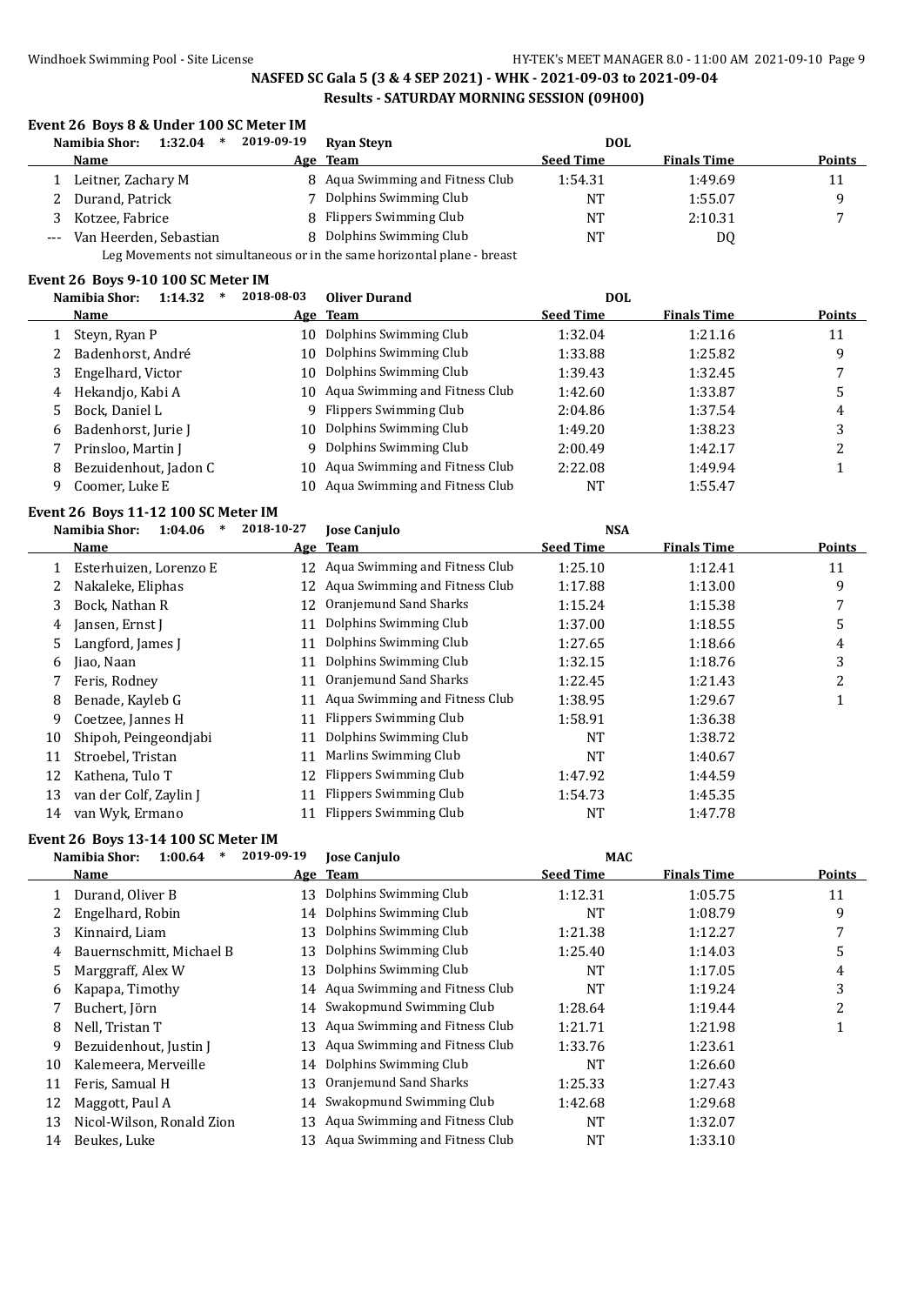### Windhoek Swimming Pool - Site License **HY-TEK's MEET MANAGER 8.0 - 11:00 AM 2021-09-10** Page 10

# **NASFED SC Gala 5 (3 & 4 SEP 2021) - WHK - 2021-09-03 to 2021-09-04 Results - SATURDAY MORNING SESSION (09H00)**

### **Event 26 Boys 15-16 100 SC Meter IM**

|    | Namibia Shor:<br>59.50 | 2017-09-29 | Ronan Z. Wantenaar at Namibian    | <b>NSA</b>       |             |               |
|----|------------------------|------------|-----------------------------------|------------------|-------------|---------------|
|    | <b>Name</b>            |            | Age Team                          | <b>Seed Time</b> | Finals Time | <b>Points</b> |
|    | Burger, Mikah K        |            | 16 Dolphins Swimming Club         | 1:01.36          | 1:00.47     | 11            |
|    | Ohm, Oliver            | 15         | Dolphins Swimming Club            | 1:10.50          | 1:03.50     | 9             |
| 3  | Magongo, Brave         | 15         | Aqua Swimming and Fitness Club    | 1:12.44          | 1:05.44     | 7             |
| 4  | Esslinger, Nico        | 15         | Dolphins Swimming Club            | 1:15.69          | 1:07.99     | 5             |
| 5  | Nell, Noah S           |            | 16 Aqua Swimming and Fitness Club | 1:10.37          | 1:09.14     | 4             |
| 6  | Rathenam, Keanet-Peter |            | 16 Dolphins Swimming Club         | 1:12.54          | 1:09.49     | 3             |
|    | Geyser, Brett A        | 15         | Dolphins Swimming Club            | 1:18.06          | 1:10.83     | 2             |
| 8  | Lasso-Drews, Daniel    | 15         | Dolphins Swimming Club            | 1:28.20          | 1:11.66     | 1             |
| 9  | Bekker, Jeddidiah      | 15         | Marlins Swimming Club             | NT               | 1:14.57     |               |
| 10 | Katjimune, Clement     | 15         | Oranjemund Sand Sharks            | 1:15.98          | 1:14.74     |               |
| 11 | Zhou, Ruizhe           | 15         | Dolphins Swimming Club            | 1:14.46          | 1:14.76     |               |
| 12 | Ndjeke, John           |            | 16 Oranjemund Sand Sharks         | <b>NT</b>        | 1:18.34     |               |
| 13 | Bezuidenhout, Jordan V | 15         | Aqua Swimming and Fitness Club    | 1:32.25          | 1:18.48     |               |
| 14 | Loxton, Dominic        |            | 16 Aqua Swimming and Fitness Club | 1:29.68          | 1:19.31     |               |
| 15 | Coetzee, Matias        |            | 15 Flippers Swimming Club         | NT               | 1:32.31     |               |

#### **Event 26 Boys 17-18 100 SC Meter IM**

| 57.24<br>Namibia Shor:<br>∗ | 2019-09-19 | Ronan Wantenaar             | <b>MAC</b>       |                    |        |
|-----------------------------|------------|-----------------------------|------------------|--------------------|--------|
| Name                        |            | Age Team                    | <b>Seed Time</b> | <b>Finals Time</b> | Points |
| Wellmann, Arkell J          |            | 18 Dolphins Swimming Club   | 1:05.02          | 1:04.27            | 11     |
| 2 Spangenberg, Shuan        |            | Oranjemund Sand Sharks      | 1:06.64          | 1:10.94            |        |
| Helm, Joshua                |            | Phoenix Swimming Academy    | <b>NT</b>        | 1:14.67            |        |
| 4 Nieuwoudt, Brody B        |            | 18 Phoenix Swimming Academy | <b>NT</b>        | 1:16.21            |        |
| van Antwerp, Dandre         |            | Oranjemund Sand Sharks      | 2:09.97          | 1:55.64            | 4      |

#### **Event 26 Boys 19 & Over 100 SC Meter IM**

| Namibia Shor:     | $57.24$ * | 2019-09-19 | Ronan Wantenaar                   | <b>MAC</b> |                    |               |
|-------------------|-----------|------------|-----------------------------------|------------|--------------------|---------------|
| <b>Name</b>       |           |            | Age Team                          | Seed Time  | <b>Finals Time</b> | <b>Points</b> |
| Gertze, Matthew R |           |            | 19 Dolphins Swimming Club         | 1:06.29    | 1:05.88            |               |
| Hagen, Armand G   |           |            | 20 Agua Swimming and Fitness Club | 1:09.76    | 1:12.53            |               |
|                   |           |            |                                   |            |                    |               |

# **Event 27 Women 25-44 100 SC Meter IM**

**Event 27 Women 45 & Over 100 SC Meter IM**

| Namibia Shor:<br>1:31.80 | 2018-08-03 | <b>Sunel Badenhorst</b>           | DOL              |                    |               |
|--------------------------|------------|-----------------------------------|------------------|--------------------|---------------|
| <b>Name</b>              |            | Age Team                          | <b>Seed Time</b> | <b>Finals Time</b> | <b>Points</b> |
| Leitner, Janine T        |            | 25 Agua Swimming and Fitness Club | NT               | $1:26.74*$         |               |

| Namibia Shor:     | 1:25.89 | 2019-07-12 | Chervl Young                      | <b>MARL</b>      |                    |        |
|-------------------|---------|------------|-----------------------------------|------------------|--------------------|--------|
| <b>Name</b>       |         |            | Age Team                          | <b>Seed Time</b> | <b>Finals Time</b> | Points |
| Louw, Lucy        |         |            | 52 Swakopmund Swimming Club       | ΝΊ               | 1:27.50            |        |
| Leitner. Ulrike C |         |            | 53 Agua Swimming and Fitness Club | ΝT               | 1:44.09            |        |

#### **Event 28 Men 25-44 100 SC Meter IM Namibia Shor: 1:13.19 \* 2018-08-03 Jurie Badenhorst DOL**

|                                        | Name                                             |            | Age Team                          | <b>Seed Time</b> | <b>Finals Time</b> | Points        |  |  |  |  |
|----------------------------------------|--------------------------------------------------|------------|-----------------------------------|------------------|--------------------|---------------|--|--|--|--|
|                                        | Louw, Dentie J                                   |            | 38 Swakopmund Swimming Club       | NT               | 1:19.97            | 11            |  |  |  |  |
| Event 28 Men 45 & Over 100 SC Meter IM |                                                  |            |                                   |                  |                    |               |  |  |  |  |
|                                        | <b>Name</b>                                      |            | Age Team                          | <b>Seed Time</b> | <b>Finals Time</b> | <b>Points</b> |  |  |  |  |
|                                        | 1 Coomer, Richard E                              |            | 69 Agua Swimming and Fitness Club | <b>NT</b>        | 1:34.04            | 11            |  |  |  |  |
|                                        | 2 Kuehne, Jan Cavan                              |            | 49 Aqua Swimming and Fitness Club | NT               | 1:41.97            | 9             |  |  |  |  |
|                                        | Event 29 Girls 10 & Under 100 SC Meter Freestyle |            |                                   |                  |                    |               |  |  |  |  |
|                                        | 1:10.14<br>Namibia Shor:<br>$\ast$               | 2013-08-16 | Heleni Stergiadis at NASU SC N    | DOL.             |                    |               |  |  |  |  |
|                                        | Name                                             |            | Age Team                          | <b>Seed Time</b> | <b>Finals Time</b> | Points        |  |  |  |  |
|                                        | Matyayi, Rose                                    | 10.        | Aqua Swimming and Fitness Club    | 1:16.92          | 1:12.18            | 11            |  |  |  |  |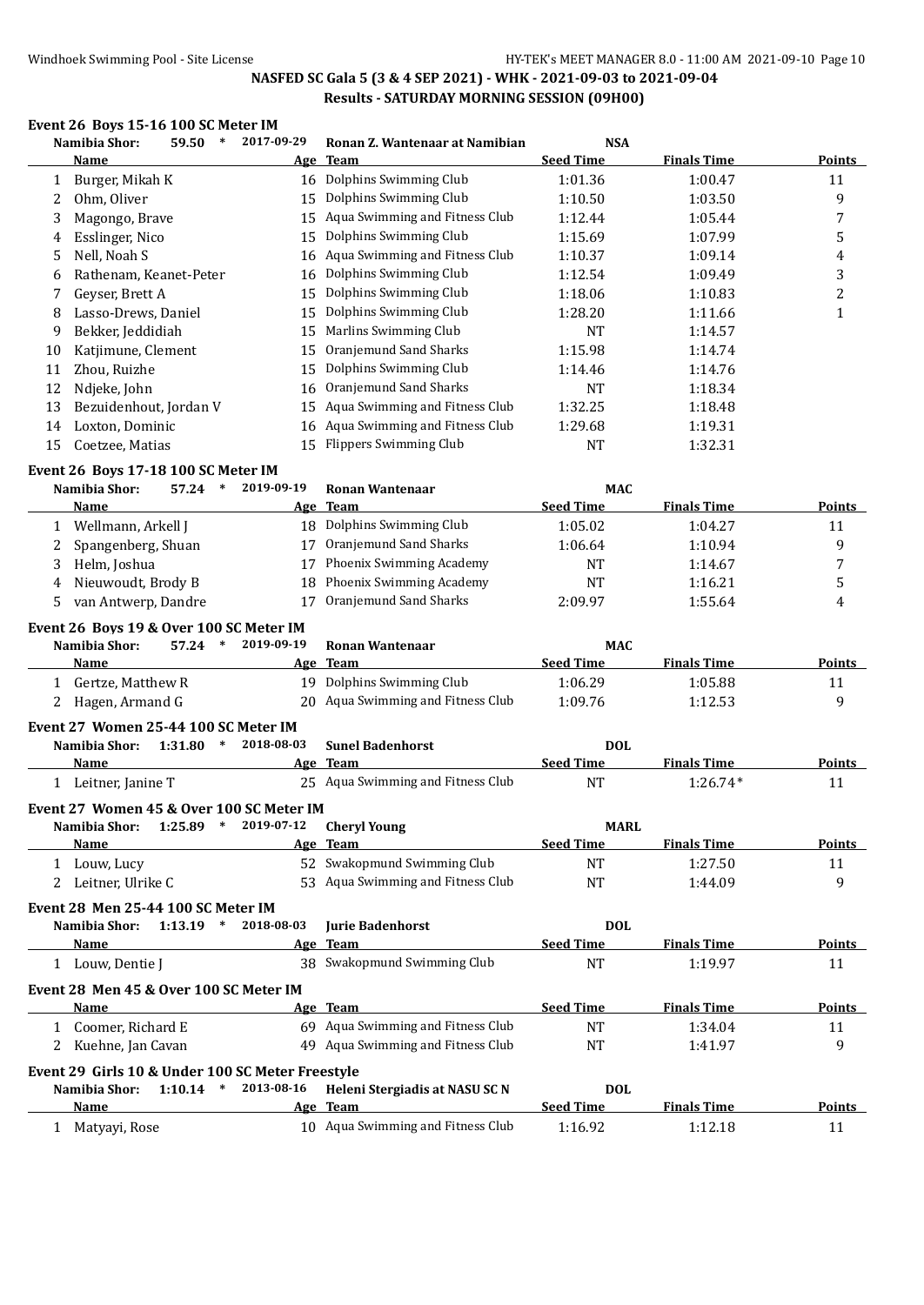# **(Event 29 Girls 10 & Under 100 SC Meter Freestyle)**

|    | Name                  |    | Age Team                       | <b>Seed Time</b> | <b>Finals Time</b> | <b>Points</b>  |
|----|-----------------------|----|--------------------------------|------------------|--------------------|----------------|
| 2  | Naukosho, Ainoa       | 10 | Dolphins Swimming Club         | 1:19.85          | 1:14.08            | 9              |
| 3  | De Sousa, Vitoria J   | 10 | Dolphins Swimming Club         | 1:20.36          | 1:19.33            | 7              |
| 4  | Meyer, Cara           | 10 | Dolphins Swimming Club         | 1:29.81          | 1:24.70            | 5              |
| 5. | Brinkmann, Emma M     | 10 | Dolphins Swimming Club         | 1:26.64          | 1:27.03            | 4              |
| 6  | Kaimbi, Rauna         | 10 | Aqua Swimming and Fitness Club | NT               | 1:27.71            | 3              |
|    | Rukewe, Omena T       | 10 | Aqua Swimming and Fitness Club | 1:32.37          | 1:32.61            | $\overline{2}$ |
| 8  | Jansen, Christina H   | 8  | Dolphins Swimming Club         | 1:39.91          | 1:33.35            |                |
| 9  | Mobbison, Solange A   | 10 | Dolphins Swimming Club         | 1:32.78          | 1:37.14            |                |
| 10 | McNamara, Scarlett    | 9  | Dolphins Swimming Club         | 1:44.25          | 1:39.34            |                |
| 11 | Kalemeera, Christelle | 8  | Dolphins Swimming Club         | NT               | 1:39.97            |                |
| 12 | McNab, Aneurene       | 10 | Dolphins Swimming Club         | 1:42.00          | 1:40.56            |                |
| 13 | Schnebel, Sandra      | 10 | Dolphins Swimming Club         | <b>NT</b>        | 1:43.57            |                |
| 14 | Rukewe, Buno A        | 8  | Aqua Swimming and Fitness Club | <b>NT</b>        | 1:58.74            |                |
| 15 | Magri, Sofia          | 8  | <b>Flippers Swimming Club</b>  | <b>NT</b>        | 1:59.73            |                |
| 16 | Mahdy, Nadien         | 10 | Dolphins Swimming Club         | NT               | 2:21.06            |                |
|    |                       |    |                                |                  |                    |                |

# **Event 29 Girls 11-12 100 SC Meter Freestyle**

|     | Namibia Shor:<br>1:03.74          | 2016-09-23 | <b>Tiana Esslingle</b>          | <b>DOL</b>       |                    |               |
|-----|-----------------------------------|------------|---------------------------------|------------------|--------------------|---------------|
|     | <b>NASFED SC:</b><br>1:02.62<br># | 2015-09-25 | <b>Joanne Liebenberg</b>        | <b>DOL</b>       |                    |               |
|     | <b>Name</b>                       |            | Age Team                        | <b>Seed Time</b> | <b>Finals Time</b> | <b>Points</b> |
|     | Nel, Esmeralda                    | 12         | <b>Phoenix Swimming Academy</b> | 1:10.29          | 1:11.97            | 11            |
|     | Kapapa, Alexandra                 | 12         | Aqua Swimming and Fitness Club  | 1:14.53          | 1:12.80            | 9             |
| 3   | Gevser, Mikavla                   | 12         | Dolphins Swimming Club          | 1:19.47          | 1:12.87            | 7             |
| 4   | Prinsloo, Milan                   | 11         | Dolphins Swimming Club          | 1:16.43          | 1:13.29            | 5             |
| 5.  | Senekal, Julitte                  | 12         | Dolphins Swimming Club          | 1:14.59          | 1:13.85            | 4             |
| 6   | Bekker, Jemima                    | 12         | Marlins Swimming Club           | 1:17.93          | 1:16.79            | 3             |
|     | Nel, Amy-Isabella                 | 12         | Marlins Swimming Club           | 1:16.52          | 1:18.43            | 2             |
| 8   | Bergh, Madison S                  | 12         | Aqua Swimming and Fitness Club  | 1:27.14          | 1:24.45            | 1             |
| 9   | Drotsky, Kayleigh R               | 11         | Dolphins Swimming Club          | 1:31.24          | 1:25.77            |               |
| 10  | Rev. Candice I                    | 11         | Aqua Swimming and Fitness Club  | 1:33.69          | 1:28.85            |               |
| 11  | Steyn, Lara                       | 11         | Dolphins Swimming Club          | 1:31.72          | 1:29.04            |               |
| 12  | Loubser, Courtney                 | 11         | Aqua Swimming and Fitness Club  | 1:35.11          | 1:36.34            |               |
| 13  | Dames, Andrea                     |            | Dolphins Swimming Club          | NT               | 1:41.50            |               |
| --- | Zeidler, Zafari N                 | 11         | Dolphins Swimming Club          | NT               | DQ                 |               |

# No touch at turn or finish

# **Event 29 Girls 13-14 100 SC Meter Freestyle**

|    | Namibia Shor:<br>58.87<br>∗ | 2010-09-03 | <b>Christine Briedenhann</b>      | <b>NSA</b>       |                    |               |
|----|-----------------------------|------------|-----------------------------------|------------------|--------------------|---------------|
|    | Name                        |            | Age Team                          | <b>Seed Time</b> | <b>Finals Time</b> | <b>Points</b> |
|    | Humphrey, Jessica           | 13         | Aqua Swimming and Fitness Club    | 1:04.44          | 1:04.80            | 11            |
|    | Ohm, Michaela               |            | 14 Dolphins Swimming Club         | 1:03.55          | 1:05.17            | 9             |
| 3  | Naukosho, Ariana            |            | 14 Dolphins Swimming Club         | 1:07.03          | 1:05.92            | 7             |
| 4  | Brinkmann, Maja J           | 13         | Dolphins Swimming Club            | 1:06.09          | 1:06.72            | 5             |
| 5. | Westerduin, Reza            | 13         | Aqua Swimming and Fitness Club    | 1:04.23          | 1:07.05            | 4             |
| 6  | Benade, Quelin H            | 13         | Aqua Swimming and Fitness Club    | 1:06.19          | 1:08.12            | 3             |
|    | Rossouw, Chloe              |            | 14 Dolphins Swimming Club         | 1:06.50          | 1:08.87            | 2             |
| 8  | Kinnaird, Brynné B          |            | 14 Dolphins Swimming Club         | 1:09.30          | 1:09.07            |               |
| 9  | Steyn, Carissa L            |            | 14 Dolphins Swimming Club         | 1:12.58          | 1:12.09            |               |
| 10 | Klein, Kaylynn J            |            | 14 Aqua Swimming and Fitness Club | 1:10.94          | 1:12.69            |               |
| 11 | Stephanus, Oliwia E         | 13         | Dolphins Swimming Club            | 1:14.15          | 1:15.31            |               |
| 12 | Drotsky, Nayla C            |            | 14 Dolphins Swimming Club         | 1:14.18          | 1:15.50            |               |
| 13 | Schnebel, Silke             |            | 14 Dolphins Swimming Club         | 1:27.09          | 1:18.28            |               |
| 14 | Hansen, Mikayla P           | 13         | Swakopmund Swimming Club          | 1:24.76          | 1:22.31            |               |
| 15 | Rentel, Minki               | 13         | Flippers Swimming Club            | <b>NT</b>        | 1:38.14            |               |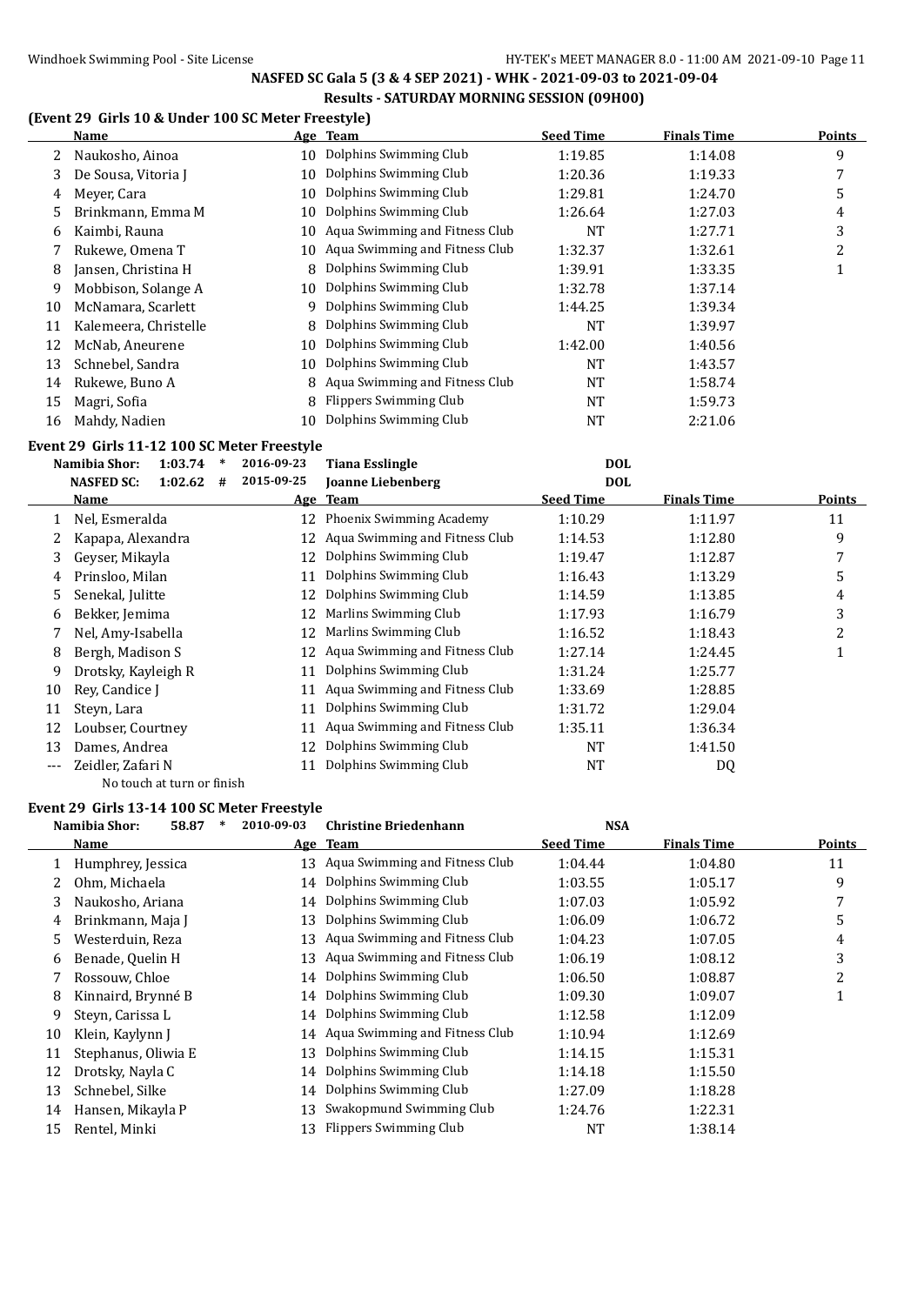# **Event 29 Girls 15-16 100 SC Meter Freestyle**

|              | Namibia Shor:                                               | 57.58<br>$\ast$   | 2014-12-03 | Sonja Adelaar at 12th World Sw                         | <b>NAM</b>       |                    |                         |
|--------------|-------------------------------------------------------------|-------------------|------------|--------------------------------------------------------|------------------|--------------------|-------------------------|
|              | Name                                                        |                   |            | Age Team                                               | <b>Seed Time</b> | <b>Finals Time</b> | Points                  |
| 1            | Mutumbulua, Trisha                                          |                   | 16         | Dolphins Swimming Club                                 | 1:01.86          | 1:02.24            | 11                      |
| 2            | Stange, Maya A                                              |                   | 15         | Dolphins Swimming Club                                 | 1:00.63          | 1:03.93            | 9                       |
| 3            | Engelhard, Lisa                                             |                   | 16         | Dolphins Swimming Club                                 | 1:02.81          | 1:04.61            | 7                       |
| 4            | Mostert, Danielle                                           |                   | 15         | <b>Flippers Swimming Club</b>                          | 1:06.40          | 1:10.38            | 5                       |
| 5            | Coetzer, Caitlin A                                          |                   | 16         | Dolphins Swimming Club                                 | 1:09.53          | 1:10.72            | 4                       |
| 6            | Kali, Kandali K                                             |                   | 15         | Dolphins Swimming Club                                 | 1:10.53          | 1:13.81            | 3                       |
| 7            | Wilson, Marichen N                                          |                   | 15         | Aqua Swimming and Fitness Club                         | 1:13.84          | 1:19.61            | 2                       |
| 8            | Pretorius, Eldoné D                                         |                   |            | 16 Aqua Swimming and Fitness Club                      | 1:11.00          | 1:20.60            | $\mathbf{1}$            |
|              |                                                             |                   |            |                                                        |                  |                    |                         |
|              | Event 29 Girls 17-18 100 SC Meter Freestyle                 |                   |            |                                                        |                  |                    |                         |
|              | Namibia Shor:                                               | 59.38<br>$\ast$   | 2014-12-03 | Toni Roth at 12th World Swimmi                         | <b>NAM</b>       |                    |                         |
|              | <b>Name</b>                                                 |                   |            | Age Team                                               | <b>Seed Time</b> | <b>Finals Time</b> | <b>Points</b>           |
| $\mathbf{1}$ | Redecker, Nicole                                            |                   |            | 17 Dolphins Swimming Club                              | 1:05.11          | 1:03.38            | 11                      |
| 2            | Benjamin, Zunaid M                                          |                   |            | 17 Aqua Swimming and Fitness Club                      | 1:08.14          | 1:07.65            | 9                       |
|              | Event 30 Boys 10 & Under 100 SC Meter Freestyle             |                   |            |                                                        |                  |                    |                         |
|              | Namibia Shor:                                               | 1:07.85<br>$\ast$ | 2019-09-19 | <b>Nathan Bock</b>                                     | <b>ORA</b>       |                    |                         |
|              | Name                                                        |                   |            | Age Team                                               | <b>Seed Time</b> | <b>Finals Time</b> | <b>Points</b>           |
| $\mathbf{1}$ | Steyn, Ryan P                                               |                   |            | 10 Dolphins Swimming Club                              | 1:16.37          | 1:13.92            | 11                      |
| 2            | Badenhorst, André                                           |                   | 10         | Dolphins Swimming Club                                 | 1:18.48          | 1:14.68            | 9                       |
| 3            | Hekandjo, Kabi A                                            |                   | 10         | Aqua Swimming and Fitness Club                         | 1:20.72          | 1:20.29            | 7                       |
| 4            | Bock, Daniel L                                              |                   | 9          | <b>Flippers Swimming Club</b>                          | 1:33.81          | 1:24.93            | 5                       |
| 5            | Engelhard, Victor                                           |                   | 10         | Dolphins Swimming Club                                 | 1:25.68          | 1:25.75            | 4                       |
| 6            | Badenhorst, Jurie J                                         |                   | 10         | Dolphins Swimming Club                                 | 1:26.81          | 1:28.93            | 3                       |
| 7            | Prinsloo, Martin J                                          |                   | 9          | Dolphins Swimming Club                                 | 1:35.13          | 1:32.51            | $\boldsymbol{2}$        |
| 8            | Leitner, Zachary M                                          |                   | 8          | Aqua Swimming and Fitness Club                         | 1:51.80          | 1:38.27            | 1                       |
| 9            | Bezuidenhout, Jadon C                                       |                   | 10         | Aqua Swimming and Fitness Club                         | <b>NT</b>        | 1:41.74            |                         |
| 10           | Coomer, Luke E                                              |                   | 10         | Aqua Swimming and Fitness Club                         | 1:51.96          | 1:43.18            |                         |
| 11           | Kotzee, Fabrice                                             |                   | 8          | <b>Flippers Swimming Club</b>                          | NT               | 2:01.56            |                         |
| 12           | Van Heerden, Sebastian                                      |                   | 8          | Dolphins Swimming Club                                 | <b>NT</b>        | 2:02.10            |                         |
|              |                                                             |                   |            |                                                        |                  |                    |                         |
|              | Event 30 Boys 11-12 100 SC Meter Freestyle<br>Namibia Shor: | 57.44<br>$\ast$   | 2018-08-03 |                                                        | <b>NSA</b>       |                    |                         |
|              | Name                                                        |                   |            | Jose Canjulo<br>Age Team                               | <b>Seed Time</b> | <b>Finals Time</b> | <b>Points</b>           |
|              |                                                             |                   |            | 12 Aqua Swimming and Fitness Club                      | 1:07.78          | 1:04.97            | 11                      |
|              | 1 Esterhuizen, Lorenzo E                                    |                   | 12         | Aqua Swimming and Fitness Club                         |                  |                    |                         |
| 2            | Nakaleke, Eliphas                                           |                   |            |                                                        | 1:07.56          | 1:06.94            | 9                       |
| 3            | Bock, Nathan R                                              |                   |            | 12 Oranjemund Sand Sharks<br>11 Dolphins Swimming Club | 1:05.45          | 1:07.53            | 7                       |
| 4            | Langford, James J                                           |                   |            |                                                        | 1:10.70          | 1:10.03            | 5                       |
| 5            | Jansen, Ernst J                                             |                   |            | 11 Dolphins Swimming Club<br>Oranjemund Sand Sharks    | 1:10.17          | 1:10.60            | $\overline{4}$          |
| 6            | Feris, Rodney                                               |                   | 11         |                                                        | 1:14.82          | 1:11.09            | 3                       |
| 7            | Jiao, Naan                                                  |                   | 11         | Dolphins Swimming Club                                 | 1:14.05          | 1:11.56            | $\overline{\mathbf{c}}$ |
| 8            | Benade, Kayleb G                                            |                   | 11         | Aqua Swimming and Fitness Club                         | 1:19.69          | 1:23.74            | $\mathbf{1}$            |
| 9            | Coetzee, Jannes H                                           |                   | 11         | Flippers Swimming Club                                 | 1:28.27          | 1:25.27            |                         |
| 10           | Shipoh, Peingeondjabi                                       |                   | 11         | Dolphins Swimming Club                                 | NT               | 1:29.57            |                         |
| 11           | Stroebel, Tristan                                           |                   | 11         | Marlins Swimming Club                                  | <b>NT</b>        | 1:31.65            |                         |
| 12           | Kathena, Tulo T                                             |                   | 12         | <b>Flippers Swimming Club</b>                          | 1:28.01          | 1:31.71            |                         |
| 13           | van Wyk, Ermano                                             |                   | 11         | <b>Flippers Swimming Club</b>                          | 1:41.34          | 1:35.51            |                         |
| 14           | van der Colf, Zaylin J                                      |                   |            | 11 Flippers Swimming Club                              | 1:32.26          | 1:35.97            |                         |
|              | Event 30 Boys 13-14 100 SC Meter Freestyle                  |                   |            |                                                        |                  |                    |                         |
|              | Namibia Shor:                                               | $54.10*$          | 2020-03-14 | <b>Jose Canjulo</b>                                    | <b>MAC</b>       |                    |                         |
|              | <b>Name</b>                                                 |                   |            | Age Team                                               | <b>Seed Time</b> | <b>Finals Time</b> | <b>Points</b>           |
| $\mathbf{1}$ | Engelhard, Robin                                            |                   |            | 14 Dolphins Swimming Club                              | 1:00.37          | 59.24              | 11                      |
| 2            | Durand, Oliver B                                            |                   | 13         | Dolphins Swimming Club                                 | 58.39            | 59.57              | 9                       |
| 3            | Kinnaird, Liam                                              |                   | 13         | Dolphins Swimming Club                                 | 1:06.99          | 1:05.43            | 7                       |
|              |                                                             |                   |            |                                                        |                  |                    |                         |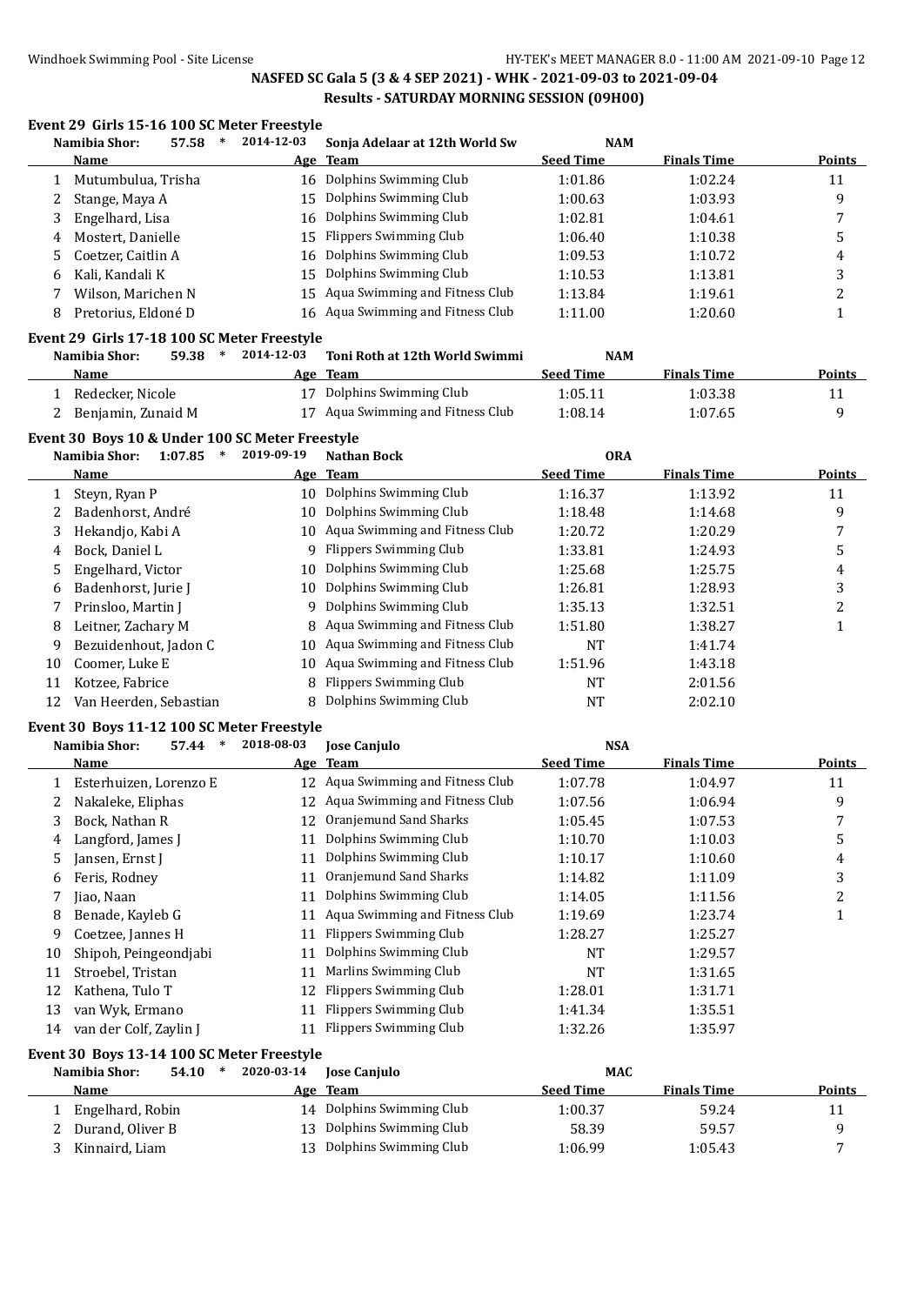# Windhoek Swimming Pool - Site License Management Communications HY-TEK's MEET MANAGER 8.0 - 11:00 AM 2021-09-10 Page 13

# **NASFED SC Gala 5 (3 & 4 SEP 2021) - WHK - 2021-09-03 to 2021-09-04 Results - SATURDAY MORNING SESSION (09H00)**

# **(Event 30 Boys 13-14 100 SC Meter Freestyle)**

|    | <b>Name</b>               |     | Age Team                          | <b>Seed Time</b> | <b>Finals Time</b> | Points |
|----|---------------------------|-----|-----------------------------------|------------------|--------------------|--------|
| 4  | Bauernschmitt, Michael B  | 13. | Dolphins Swimming Club            | 1:09.81          | 1:06.03            | 5      |
| 5. | Kapapa, Timothy           |     | 14 Aqua Swimming and Fitness Club | 1:08.54          | 1:07.66            | 4      |
| 6  | Marggraff, Alex W         | 13. | Dolphins Swimming Club            | 1:13.35          | 1:11.17            | 3      |
|    | Nell, Tristan T           | 13  | Aqua Swimming and Fitness Club    | 1:13.43          | 1:11.34            | h      |
| 8  | Bezuidenhout, Justin J    | 13. | Aqua Swimming and Fitness Club    | 1:18.08          | 1:12.01            |        |
| 9  | Buchert, Jörn             |     | 14 Swakopmund Swimming Club       | 1:11.05          | 1:13.96            |        |
| 10 | Feris, Samual H           |     | 13 Oranjemund Sand Sharks         | 1:15.36          | 1:15.22            |        |
| 11 | Kalemeera, Merveille      |     | 14 Dolphins Swimming Club         | <b>NT</b>        | 1:17.36            |        |
| 12 | Maggott, Paul A           |     | 14 Swakopmund Swimming Club       | 1:22.38          | 1:21.44            |        |
| 13 | Nicol-Wilson, Ronald Zion | 13. | Aqua Swimming and Fitness Club    | <b>NT</b>        | 1:23.32            |        |
| 14 | Beukes, Luke              | 13. | Aqua Swimming and Fitness Club    | NT               | 1:24.23            |        |

### **Event 30 Boys 15-16 100 SC Meter Freestyle**

|    | Namibia Shor:<br>53.12<br>$\ast$ | 2015-06-27 | Nicolai Flemming at Nasu SC Ga    | <b>NSA</b>       |                    |               |
|----|----------------------------------|------------|-----------------------------------|------------------|--------------------|---------------|
|    | Name                             |            | Age Team                          | <b>Seed Time</b> | <b>Finals Time</b> | <b>Points</b> |
|    | Ohm, Oliver                      | 15         | Dolphins Swimming Club            | 53.91            | $53.08*$           | 11            |
|    | Magongo, Brave                   | 15         | Aqua Swimming and Fitness Club    | 57.77            | 58.13              | 9             |
| 3  | Esslinger, Nico                  | 15         | Dolphins Swimming Club            | 58.67            | 59.28              | 7             |
| 4  | Rathenam, Keanet-Peter           | 16         | Dolphins Swimming Club            | 59.28            | 1:01.27            | 5             |
| 5  | Nell, Noah S                     |            | 16 Aqua Swimming and Fitness Club | 1:01.47          | 1:01.69            | 4             |
| 6  | Lasso-Drews, Daniel              | 15         | Dolphins Swimming Club            | 1:06.63          | 1:02.21            | 3             |
|    | Katjimune, Clement               | 15         | Oranjemund Sand Sharks            | 1:06.20          | 1:05.58            | 2             |
| 8  | Geyser, Brett A                  | 15         | Dolphins Swimming Club            | 1:06.41          | 1:06.42            |               |
| 9  | Bekker, Jeddidiah                | 15         | Marlins Swimming Club             | 1:06.59          | 1:06.52            |               |
| 10 | Bezuidenhout, Jordan V           | 15         | Aqua Swimming and Fitness Club    | 1:16.09          | 1:07.79            |               |
| 11 | Zhou, Ruizhe                     | 15         | Dolphins Swimming Club            | 1:06.28          | 1:09.93            |               |
| 12 | Loxton, Dominic                  |            | 16 Aqua Swimming and Fitness Club | 1:11.96          | 1:10.53            |               |
| 13 | Ndjeke, John                     | 16         | Oranjemund Sand Sharks            | 1:16.08          | 1:12.34            |               |
| 14 | Coetzee, Matias                  | 15         | Flippers Swimming Club            | NT               | 1:16.50            |               |

### **Event 30 Boys 17-18 100 SC Meter Freestyle**

|    | 49.77<br>Namibia Shor: | 2016-12-09<br>$\ast$ | <b>Alexander Skinner</b>    | <b>DOL</b>       |                    |               |
|----|------------------------|----------------------|-----------------------------|------------------|--------------------|---------------|
|    | <b>Name</b>            |                      | Age Team                    | <b>Seed Time</b> | <b>Finals Time</b> | <b>Points</b> |
|    | Wellmann, Arkell J     |                      | 18 Dolphins Swimming Club   | 56.12            | 56.50              | 11            |
|    | Spangenberg, Shuan     |                      | Oranjemund Sand Sharks      | 58.65            | 1:01.63            |               |
| 3. | Helm, Joshua           |                      | Phoenix Swimming Academy    | 1:06.82          | 1:05.45            |               |
| 4  | Nieuwoudt, Brody B     |                      | 18 Phoenix Swimming Academy | <b>NT</b>        | 1:07.43            |               |
| :כ | Swart, JP              |                      | Swakopmund Swimming Club    | <b>NT</b>        | 1:11.82            | 4             |
|    | van Antwerp, Dandre    |                      | Oranjemund Sand Sharks      | 1:32.37          | 1:45.73            |               |

### **Event 30 Boys 19 & Over 100 SC Meter Freestyle**

| 49.59<br>Namibia Shor:<br>∗ | 2019-08-09 | Alexander Skinner                 | <b>DOL</b>       |                    |               |
|-----------------------------|------------|-----------------------------------|------------------|--------------------|---------------|
| <b>Name</b>                 |            | Age Team                          | <b>Seed Time</b> | <b>Finals Time</b> | <b>Points</b> |
| Lamprecht, Lushano P        |            | 23 Aqua Swimming and Fitness Club | 56.84            | 56.69              |               |
| Gertze, Matthew R           |            | 19 Dolphins Swimming Club         | 57.82            | 58.65              |               |
| Ramakhutla, Owen            |            | Oranjemund Sand Sharks            | 2:55.96          | 3:14.89            |               |

|  |  | Event 31 Women 25-44 100 SC Meter Freestyle |
|--|--|---------------------------------------------|
|  |  |                                             |

| Namibia Shor:                                   | 1:17.92 | 2018-08-03<br>∗      | Anel van der Vyver                | <b>AOUA</b>      |                    |               |  |  |
|-------------------------------------------------|---------|----------------------|-----------------------------------|------------------|--------------------|---------------|--|--|
| Name                                            |         |                      | Age Team                          | <b>Seed Time</b> | <b>Finals Time</b> | <b>Points</b> |  |  |
| Leitner, Janine T                               |         |                      | 25 Aqua Swimming and Fitness Club | 1:11.38          | $1:15.88*$         | 11            |  |  |
| Event 31 Women 45 & Over 100 SC Meter Freestyle |         |                      |                                   |                  |                    |               |  |  |
|                                                 |         |                      |                                   |                  |                    |               |  |  |
| Namibia Shor:                                   | 1:15.55 | 2019-06-21<br>$\ast$ | <b>Chervl Young Record Set</b>    | <b>MARL</b>      |                    |               |  |  |
| Name                                            |         |                      | Age Team                          | <b>Seed Time</b> | <b>Finals Time</b> | <b>Points</b> |  |  |
| Louw, Lucy                                      |         |                      | 52 Swakopmund Swimming Club       | NΤ               | 1:21.21            | 11            |  |  |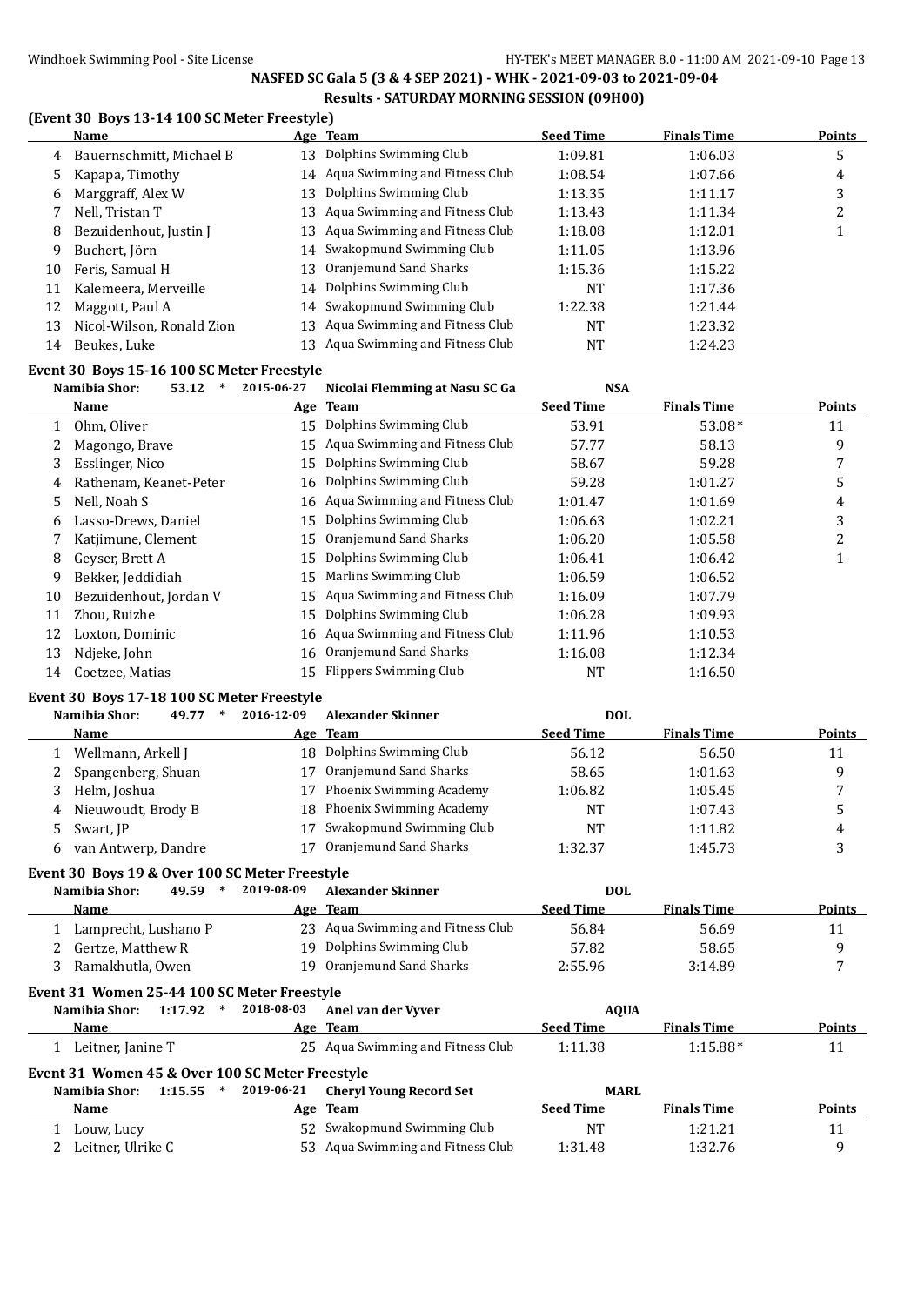|                   | (Event 31 Women 45 & Over 100 SC Meter Freestyle)<br>Name                  |                      | Age Team                                   | <b>Seed Time</b>               | <b>Finals Time</b>            | <b>Points</b>                |
|-------------------|----------------------------------------------------------------------------|----------------------|--------------------------------------------|--------------------------------|-------------------------------|------------------------------|
| 3                 | Erasmus, Linda                                                             |                      | 62 Marlins Swimming Club                   | 1:45.08                        | 1:39.17                       | 7                            |
|                   |                                                                            |                      |                                            |                                |                               |                              |
|                   | Event 32 Men 25-44 100 SC Meter Freestyle<br>Namibia Shor:<br>1:05.12      | $\ast$<br>2019-09-19 | <b>Dentie Louw</b>                         |                                |                               |                              |
|                   | Name                                                                       |                      | Age Team                                   | <b>SWA</b><br><b>Seed Time</b> | <b>Finals Time</b>            | <b>Points</b>                |
|                   |                                                                            |                      | 38 Swakopmund Swimming Club                | <b>NT</b>                      | 1:08.28                       | 11                           |
|                   | 1 Louw, Dentie J                                                           |                      |                                            |                                |                               |                              |
|                   | Event 32 Men 45 & Over 100 SC Meter Freestyle                              |                      |                                            |                                |                               |                              |
|                   | Namibia Shor:<br>1:08.13                                                   | $\ast$<br>2019-06-21 | Francois van der Westhuizen                | <b>MARL</b>                    |                               |                              |
|                   | Name                                                                       |                      | Age Team                                   | <b>Seed Time</b>               | <b>Finals Time</b>            | <b>Points</b>                |
|                   | 1 van der Westhuizen, Francois                                             |                      | 48 Marlins Swimming Club                   | 1:04.76                        | $1:06.49*$                    | 11                           |
| 2                 | Kuehne, Jan Cavan                                                          |                      | 49 Aqua Swimming and Fitness Club          | <b>NT</b>                      | 1:19.33                       | 9                            |
|                   | Event 33 Girls 10 & Under 100 SC Meter Backstroke                          |                      |                                            |                                |                               |                              |
|                   | Namibia Shor:<br>1:18.18                                                   | $\ast$<br>2013-08-16 | Heleni Stergiadis at NASU SC N             | <b>DOL</b>                     |                               |                              |
|                   | <b>NASFED SC:</b><br>$1:17.65$ #                                           | 2014-08-15           | <b>Tiana Esslinger</b>                     | <b>DOL</b>                     |                               |                              |
|                   | <u>Name</u>                                                                |                      | Age Team                                   | <b>Seed Time</b>               | <b>Finals Time</b>            | <u>Points</u>                |
| $\mathbf{1}$      | Matyayi, Rose                                                              |                      | 10 Aqua Swimming and Fitness Club          | 1:18.97                        | 1:16.03#                      | 11                           |
| 2                 | Naukosho, Ainoa                                                            | 10                   | Dolphins Swimming Club                     | 1:30.25                        | 1:27.63                       | 9                            |
| 3                 | De Sousa, Vitoria J                                                        | 10                   | Dolphins Swimming Club                     | 1:32.89                        | 1:31.03                       | 7                            |
| 4                 | Meyer, Cara                                                                | 10                   | Dolphins Swimming Club                     | 1:52.29                        | 1:36.38                       | 5                            |
| 5                 | Brinkmann, Emma M                                                          |                      | 10 Dolphins Swimming Club                  | 1:41.60                        | 1:39.57                       | 4                            |
| 6                 | Kalemeera, Christelle                                                      |                      | 8 Dolphins Swimming Club                   | NT                             | 1:42.00                       | 3                            |
| 7                 | Schnebel, Sandra                                                           | 10                   | Dolphins Swimming Club                     | NT                             | 1:42.09                       | $\overline{\mathbf{c}}$      |
| 8                 | Jansen, Christina H                                                        |                      | 8 Dolphins Swimming Club                   | 1:45.38                        | 1:42.16                       | 1                            |
| 9                 | Kaimbi, Rauna                                                              | 10                   | Aqua Swimming and Fitness Club             | <b>NT</b>                      | 1:44.31                       |                              |
| 10                | Mobbison, Solange A                                                        | 10                   | Dolphins Swimming Club                     | 1:45.87                        | 1:48.10                       |                              |
| 11                | McNamara, Scarlett                                                         | 9.                   | Dolphins Swimming Club                     | 1:51.61                        | 1:54.15                       |                              |
| 12                | McNab, Aneurene                                                            | 10                   | Dolphins Swimming Club                     | 2:02.46                        | 1:55.68                       |                              |
| 13                | Mahdy, Nadien                                                              |                      | 10 Dolphins Swimming Club                  | 2:15.42                        | 2:09.15                       |                              |
| $---$             | Rukewe, Omena T                                                            |                      | 10 Aqua Swimming and Fitness Club          | 1:52.50                        | DQ                            |                              |
|                   | Swimmer not on back upon leaving the wall after the turn                   |                      | 8 Aqua Swimming and Fitness Club           | <b>NT</b>                      |                               |                              |
|                   | Rukewe, Buno A<br>Swimmer not on back upon leaving the wall after the turn |                      |                                            |                                | DQ                            |                              |
|                   |                                                                            |                      |                                            |                                |                               |                              |
|                   | Event 33 Girls 11-12 100 SC Meter Backstroke                               |                      |                                            |                                |                               |                              |
|                   | Namibia Shor:<br>1:10.22                                                   | $\ast$<br>2016-09-23 | <b>Tiana Esslinger</b>                     | <b>DOL</b>                     |                               |                              |
|                   | Name                                                                       |                      | Age Team<br>12 Dolphins Swimming Club      | <b>Seed Time</b><br>1:24.20    | <b>Finals Time</b><br>1:19.69 | <b>Points</b>                |
| 1                 | Geyser, Mikayla                                                            | 12                   | Aqua Swimming and Fitness Club             | 1:21.20                        | 1:20.22                       | 11                           |
| 2                 | Kapapa, Alexandra                                                          | 12                   | Dolphins Swimming Club                     |                                |                               | 9                            |
| 3                 | Senekal, Julitte<br>Prinsloo, Milan                                        | 11                   | Dolphins Swimming Club                     | 1:22.88                        | 1:25.16<br>1:25.82            | 7                            |
| 4                 | Bekker, Jemima                                                             | 12                   | Marlins Swimming Club                      | 1:29.81<br>1:28.14             | 1:28.26                       | 5<br>$\overline{\mathbf{4}}$ |
| 5                 | Nel, Amy-Isabella                                                          | 12                   | Marlins Swimming Club                      | 1:30.71                        | 1:28.48                       | 3                            |
| 6<br>7            | Bergh, Madison S                                                           | 12                   | Aqua Swimming and Fitness Club             | 1:33.36                        | 1:32.03                       | $\overline{\mathbf{c}}$      |
| 8                 | Drotsky, Kayleigh R                                                        | 11                   | Dolphins Swimming Club                     | 1:45.45                        | 1:36.84                       | 1                            |
| 9                 | Steyn, Lara                                                                | 11                   | Dolphins Swimming Club                     | 1:46.27                        | 1:41.21                       |                              |
| 10                | Rey, Candice J                                                             | 11                   | Aqua Swimming and Fitness Club             | 1:45.84                        | 1:42.69                       |                              |
| 11                | Dames, Andrea                                                              | 12                   | Dolphins Swimming Club                     | NT                             | 1:50.43                       |                              |
| 12                | Zeidler, Zafari N                                                          | 11                   | Dolphins Swimming Club                     | NT                             | 1:52.37                       |                              |
|                   |                                                                            |                      |                                            |                                |                               |                              |
|                   | Event 33 Girls 13-14 100 SC Meter Backstroke                               | $\ast$               |                                            |                                |                               |                              |
|                   | Namibia Shor:<br>1:03.27                                                   | 2017-09-29           | Heleni Stergiadis at Namibian              | <b>DOL</b><br><b>Seed Time</b> | <b>Finals Time</b>            | <b>Points</b>                |
|                   | <u>Name</u><br>Westerduin, Reza                                            | 13                   | Age Team<br>Aqua Swimming and Fitness Club | 1:12.28                        | 1:12.11                       | 11                           |
| $\mathbf{1}$<br>2 | Brinkmann, Maja J                                                          | 13                   | Dolphins Swimming Club                     | 1:12.67                        | 1:12.56                       | 9                            |
| 3                 | Rey, Salomé M                                                              |                      | 14 Aqua Swimming and Fitness Club          | 1:15.79                        | 1:14.87                       | 7                            |
|                   |                                                                            |                      |                                            |                                |                               |                              |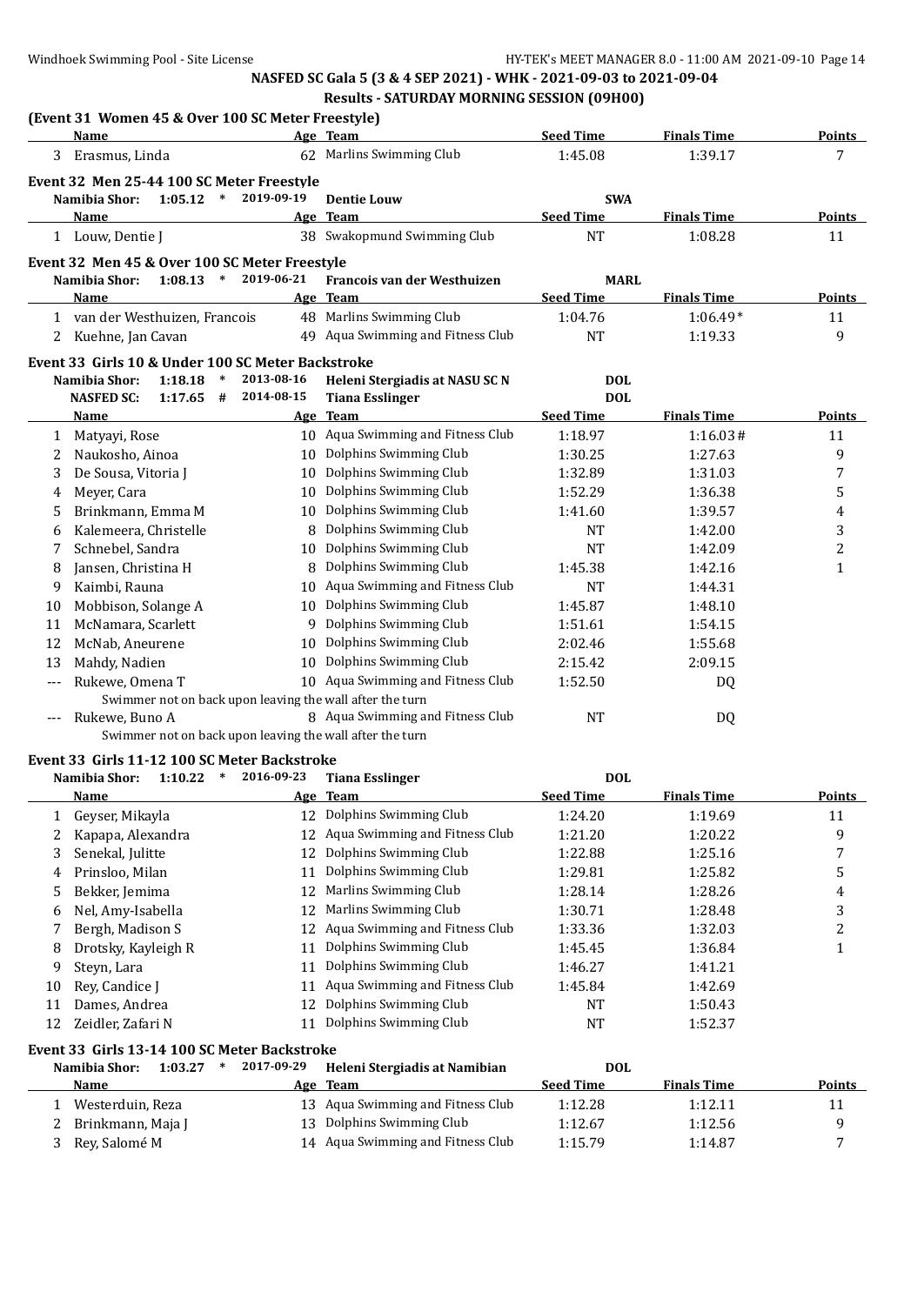# Windhoek Swimming Pool - Site License Machinese HY-TEK's MEET MANAGER 8.0 - 11:00 AM 2021-09-10 Page 15

# **NASFED SC Gala 5 (3 & 4 SEP 2021) - WHK - 2021-09-03 to 2021-09-04 Results - SATURDAY MORNING SESSION (09H00)**

### **(Event 33 Girls 13-14 100 SC Meter Backstroke)**

|       | Name                |    | Age Team                          | <b>Seed Time</b> | <b>Finals Time</b> | <b>Points</b> |
|-------|---------------------|----|-----------------------------------|------------------|--------------------|---------------|
| 4     | Naukosho, Ariana    |    | 14 Dolphins Swimming Club         | 1:14.85          | 1:15.47            | 5             |
| 5     | Benade, Quelin H    | 13 | Aqua Swimming and Fitness Club    | 1:15.65          | 1:17.16            | 4             |
| 6     | Ohm, Michaela       | 14 | Dolphins Swimming Club            | 1:17.31          | 1:18.03            | 3             |
|       | Rossouw. Chloe      |    | 14 Dolphins Swimming Club         | 1:17.14          | 1:18.11            | 2             |
| 8     | Kinnaird, Brynné B  |    | 14 Dolphins Swimming Club         | 1:21.32          | 1:19.30            |               |
| 9     | Klein, Kaylynn J    |    | 14 Aqua Swimming and Fitness Club | 1:21.92          | 1:21.75            |               |
| 10    | Stephanus, Oliwia E | 13 | Dolphins Swimming Club            | 1:24.20          | 1:23.58            |               |
| 11    | Steyn, Carissa L    | 14 | Dolphins Swimming Club            | 1:27.93          | 1:24.40            |               |
| 12    | Drotsky, Nayla C    | 14 | Dolphins Swimming Club            | 1:24.09          | 1:25.27            |               |
| 13    | Hansen, Mikayla P   | 13 | Swakopmund Swimming Club          | 1:32.76          | 1:30.88            |               |
| 14    | Schnebel, Silke     | 14 | Dolphins Swimming Club            | 1:35.67          | 1:32.83            |               |
| 15    | Rentel, Minki       | 13 | <b>Flippers Swimming Club</b>     | NT               | 1:52.13            |               |
| $---$ | Humphrey, Jessica   | 13 | Aqua Swimming and Fitness Club    | 1:13.73          | DQ                 |               |
|       |                     |    |                                   |                  |                    |               |

Past vertical at turn: non continuous turning action

### **Event 33 Girls 15-16 100 SC Meter Backstroke**

|   | Namibia Shor:<br>1:00.90 | 2014-12-03 | Zanré Oberholzer at 12th World    | <b>NAM</b>       |                    |               |
|---|--------------------------|------------|-----------------------------------|------------------|--------------------|---------------|
|   | Name                     |            | Age Team                          | <b>Seed Time</b> | <b>Finals Time</b> | <b>Points</b> |
|   | Mutumbulua, Trisha       |            | 16 Dolphins Swimming Club         | 1:12.27          | 1:11.68            | 11            |
|   | Stange, Maya A           |            | 15 Dolphins Swimming Club         | 1:13.68          | 1:16.19            | 9             |
|   | Engelhard, Lisa          |            | 16 Dolphins Swimming Club         | 1:13.54          | 1:17.27            |               |
| 4 | Mostert, Danielle        |            | 15 Flippers Swimming Club         | 1:19.77          | 1:21.24            | 5             |
|   | 5 Coetzer, Caitlin A     |            | 16 Dolphins Swimming Club         | 1:22.25          | 1:22.13            | 4             |
| 6 | Wilson, Marichen N       |            | 15 Agua Swimming and Fitness Club | 1:20.28          | 1:25.42            | 3             |
|   | Kali, Kandali K          |            | 15 Dolphins Swimming Club         | 1:24.96          | 1:30.19            | 2             |
| 8 | Helm, Jezneel            | 15         | Phoenix Swimming Academy          | 1:50.55          | 1:30.62            |               |
| 9 | Pretorius, Eldoné D      |            | 16 Aqua Swimming and Fitness Club | 1:23.33          | 1:35.44            |               |
|   |                          |            |                                   |                  |                    |               |

### **Event 34 Boys 10 & Under 100 SC Meter Backstroke**

|    | Namibia Shor:<br>1:15.62<br>∗ | 2018-08-03 | <b>Oliver Durand</b>             | <b>DOL</b>       |                    |        |
|----|-------------------------------|------------|----------------------------------|------------------|--------------------|--------|
|    | Name                          |            | Age Team                         | <b>Seed Time</b> | <b>Finals Time</b> | Points |
|    | Steyn, Ryan P                 | 10.        | Dolphins Swimming Club           | 1:21.95          | 1:20.22            | 11     |
|    | Badenhorst, André             | 10         | Dolphins Swimming Club           | 1:32.71          | 1:27.49            | 9      |
| 3  | Hekandjo, Kabi A              | 10         | Aqua Swimming and Fitness Club   | 1:33.27          | 1:30.01            |        |
| 4  | Engelhard, Victor             | 10         | Dolphins Swimming Club           | 1:44.83          | 1:34.84            | 5      |
| 5  | Bock. Daniel L                | 9          | Flippers Swimming Club           | 1:47.85          | 1:38.86            | 4      |
| 6  | Badenhorst, Jurie J           | 10         | Dolphins Swimming Club           | 1:41.96          | 1:39.71            | 3      |
|    | Leitner, Zachary M            |            | 8 Aqua Swimming and Fitness Club | 1:46.13          | 1:42.55            | າ      |
| 8  | Prinsloo, Martin J            | 9          | Dolphins Swimming Club           | 1:44.52          | 1:43.67            |        |
| 9  | Coomer, Luke E                | 10         | Aqua Swimming and Fitness Club   | NT               | 1:50.80            |        |
| 10 | Bezuidenhout, Jadon C         | 10         | Aqua Swimming and Fitness Club   | NT               | 1:55.09            |        |
| 11 | Van Heerden, Sebastian        | 8          | Dolphins Swimming Club           | NT               | 2:11.72            |        |

### **Event 34 Boys 11-12 100 SC Meter Backstroke**

# **Namibia Shor: 1:04.47 \* 2018-10-27 Jose Canjulo NSA**

|    | <b>Name</b>            |    | Age Team                          | <b>Seed Time</b> | <b>Finals Time</b> | <b>Points</b> |
|----|------------------------|----|-----------------------------------|------------------|--------------------|---------------|
|    | Esterhuizen, Lorenzo E |    | 12 Agua Swimming and Fitness Club | 1:12.98          | 1:10.42            | 11            |
|    | Nakaleke, Eliphas      | 12 | Aqua Swimming and Fitness Club    | 1:15.67          | 1:15.19            | 9             |
|    | Jansen, Ernst J        | 11 | Dolphins Swimming Club            | 1:16.00          | 1:17.36            |               |
| 4  | Langford, James J      | 11 | Dolphins Swimming Club            | 1:18.10          | 1:17.49            | 5             |
| 5. | Bock, Nathan R         |    | 12 Oranjemund Sand Sharks         | 1:18.88          | 1:20.68            | 4             |
| 6  | Jiao, Naan             | 11 | Dolphins Swimming Club            | 1:22.43          | 1:20.86            | 3             |
|    | Feris, Rodney          | 11 | Oranjemund Sand Sharks            | 1:26.03          | 1:25.63            | 2             |
| 8  | Benade, Kayleb G       |    | 11 Aqua Swimming and Fitness Club | 1:39.94          | 1:32.93            |               |
| 9  | Coetzee, Jannes H      | 11 | Flippers Swimming Club            | 1:41.42          | 1:40.22            |               |
| 10 | Kathena, Tulo T        |    | 12 Flippers Swimming Club         | 1:42.35          | 1:42.33            |               |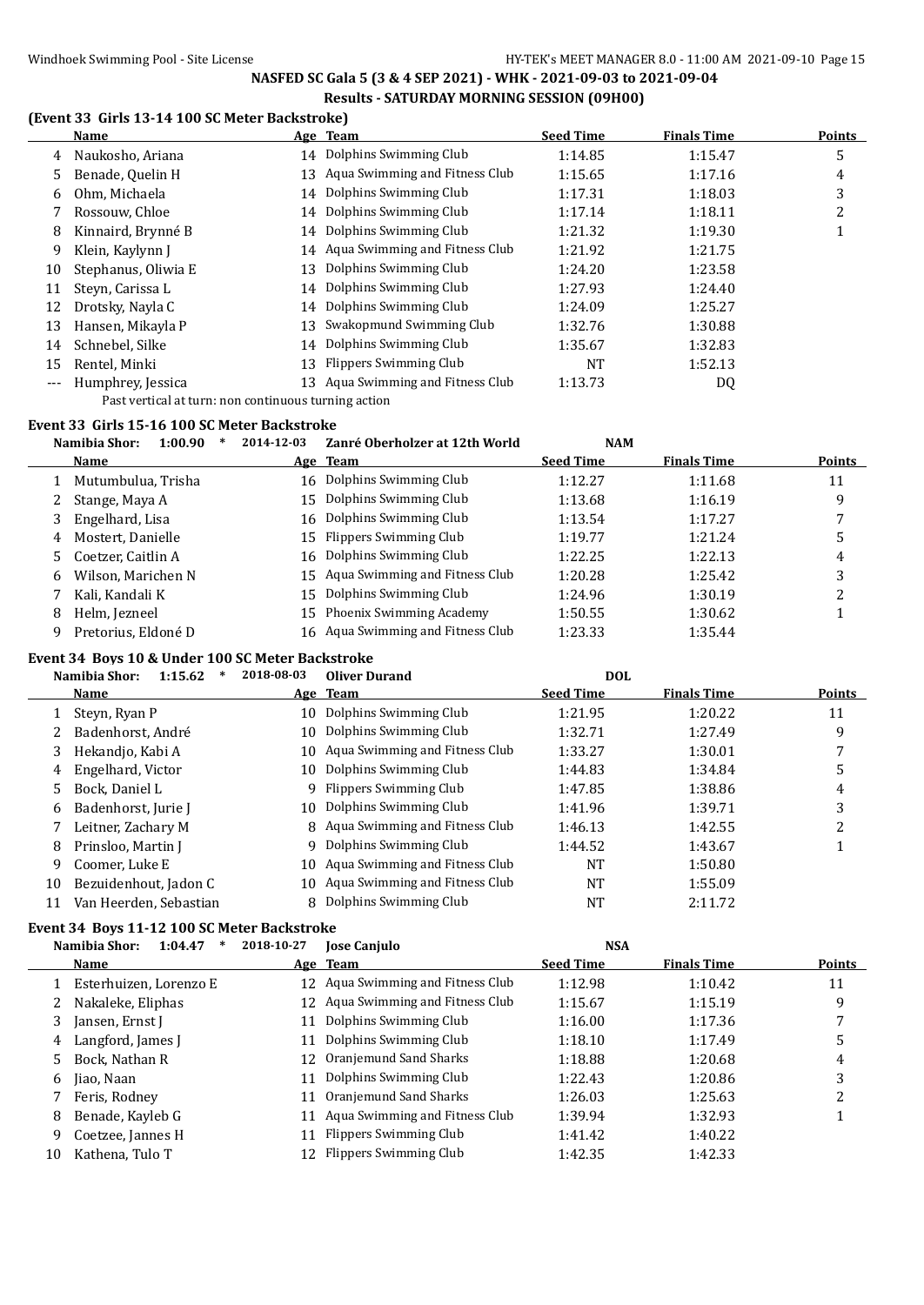### **(Event 34 Boys 11-12 100 SC Meter Backstroke)**

| Name                      | Age Team                  | <b>Seed Time</b> | <b>Finals Time</b> | <b>Points</b> |
|---------------------------|---------------------------|------------------|--------------------|---------------|
| 11 van der Colf, Zaylin J | 11 Flippers Swimming Club | 2:05.29          | 1:50.03            |               |
| --- Shipoh, Peingeondjabi | 11 Dolphins Swimming Club | NT               | D0                 |               |

Swimmer not on back upon leaving the wall after the turn

#### **Event 34 Boys 13-14 100 SC Meter Backstroke**

|       | Namibia Shor:<br>59.27<br>∗ | 2020-03-14 | <b>Jose Canjulo</b>               | <b>MAC</b>       |                    |               |
|-------|-----------------------------|------------|-----------------------------------|------------------|--------------------|---------------|
|       | Name                        |            | Age Team                          | <b>Seed Time</b> | <b>Finals Time</b> | <b>Points</b> |
|       | Engelhard, Robin            |            | 14 Dolphins Swimming Club         | 1:08.72          | 1:06.34            | 11            |
|       | Durand, Oliver B            | 13         | Dolphins Swimming Club            | 1:07.55          | 1:08.94            | 9             |
| 3     | Kinnaird, Liam              | 13         | Dolphins Swimming Club            | 1:12.94          | 1:12.15            |               |
| 4     | Bauernschmitt, Michael B    | 13         | Dolphins Swimming Club            | 1:20.42          | 1:15.91            | כ             |
| 5     | Kapapa, Timothy             |            | 14 Aqua Swimming and Fitness Club | 1:25.56          | 1:19.07            | 4             |
| 6     | Nell, Tristan T             | 13         | Aqua Swimming and Fitness Club    | 1:22.01          | 1:21.85            | 3             |
|       | Marggraff, Alex W           | 13         | Dolphins Swimming Club            | 1:23.18          | 1:23.28            | 2             |
| 8     | Buchert, Jörn               |            | 14 Swakopmund Swimming Club       | 1:23.54          | 1:26.55            | 1             |
| 9     | Kalemeera, Merveille        | 14         | Dolphins Swimming Club            | NT               | 1:26.95            |               |
| 10    | Bezuidenhout, Justin J      | 13         | Aqua Swimming and Fitness Club    | 1:33.20          | 1:29.46            |               |
| 11    | Feris, Samual H             | 13         | Oranjemund Sand Sharks            | 1:33.54          | 1:33.68            |               |
| 12    | Nicol-Wilson, Ronald Zion   | 13         | Aqua Swimming and Fitness Club    | NT               | 1:34.59            |               |
| 13    | Maggott, Paul A             | 14         | Swakopmund Swimming Club          | 1:35.98          | 1:34.87            |               |
| $---$ | Beukes, Luke                | 13         | Aqua Swimming and Fitness Club    | <b>NT</b>        | DQ                 |               |
|       |                             |            |                                   |                  |                    |               |

#### Past vertical at turn: non continuous turning action

### **Event 34 Boys 15-16 100 SC Meter Backstroke**

|    | Namibia Shor:<br>58.32<br>$\ast$            | 2014-08-07 | Lushano P. Lamprecht at Sa Sho    | <b>NSA</b>       |                    |        |
|----|---------------------------------------------|------------|-----------------------------------|------------------|--------------------|--------|
|    | <b>Name</b>                                 |            | Age Team                          | <b>Seed Time</b> | <b>Finals Time</b> | Points |
|    | Ohm, Oliver                                 | 15         | Dolphins Swimming Club            | 1:06.82          | 1:03.88            | 11     |
|    | Magongo, Brave                              | 15         | Aqua Swimming and Fitness Club    | 1:04.33          | 1:06.56            | 9      |
| 3  | Esslinger, Nico                             | 15         | Dolphins Swimming Club            | 1:08.44          | 1:08.81            | 7      |
| 4  | Nell, Noah S                                |            | 16 Aqua Swimming and Fitness Club | 1:11.46          | 1:09.87            | 5      |
| 5  | Geyser, Brett A                             | 15         | Dolphins Swimming Club            | 1:17.89          | 1:12.49            | 4      |
| 6  | Lasso-Drews, Daniel                         | 15         | Dolphins Swimming Club            | 1:21.52          | 1:17.70            | 3      |
|    | Bezuidenhout, Jordan V                      |            | 15 Aqua Swimming and Fitness Club | 1:30.20          | 1:19.70            | 2      |
| 8  | Katjimune, Clement                          | 15         | Oranjemund Sand Sharks            | 1:17.87          | 1:20.11            |        |
| 9  | Loxton, Dominic                             |            | 16 Aqua Swimming and Fitness Club | 1:25.39          | 1:20.19            |        |
| 10 | Ndjeke, John                                | 16         | Oranjemund Sand Sharks            | 1:24.19          | 1:25.64            |        |
| 11 | Coetzee, Matias                             |            | 15 Flippers Swimming Club         | NT               | 1:47.31            |        |
|    | Event 34 Boys 17-18 100 SC Meter Backstroke |            |                                   |                  |                    |        |
|    | Namibia Shor:<br>57.10<br>∗                 | 2019-09-19 | <b>Ronan Z Wantenaar</b>          | MAC              |                    |        |
|    | Name                                        |            | Age Team                          | <b>Seed Time</b> | <b>Finals Time</b> | Points |

|   | Wellmann, Arkell J                              |            | 18 Dolphins Swimming Club         | 1:04.09          | 1:02.69            | 11            |
|---|-------------------------------------------------|------------|-----------------------------------|------------------|--------------------|---------------|
| 2 | Spangenberg, Shuan                              |            | 17 Oranjemund Sand Sharks         | 1:09.55          | 1:14.75            | 9             |
| 3 | Swart, JP                                       |            | Swakopmund Swimming Club          | NT               | 1:21.47            |               |
| 4 | van Antwerp, Dandre                             |            | Oranjemund Sand Sharks            | 1:35.16          | 1:52.47            | 5             |
|   |                                                 |            |                                   |                  |                    |               |
|   | Event 34 Boys 19 & Over 100 SC Meter Backstroke |            |                                   |                  |                    |               |
|   | Namibia Shor:<br>57.10<br>$\ast$                | 2019-09-19 | Ronan Z Wantenaar                 | MAC.             |                    |               |
|   | Name                                            |            | Age Team                          | <b>Seed Time</b> | <b>Finals Time</b> | <b>Points</b> |
|   | Lamprecht, Lushano P                            |            | 23 Agua Swimming and Fitness Club | 1:01.40          | 1:02.58            | 11            |

3 Ramakhutla, Owen 19 Oranjemund Sand Sharks 2:28.26 2:28.68 7

| Event 35 Women 25-44 100 SC Meter Backstroke |  |  |                                           |                  |                    |        |
|----------------------------------------------|--|--|-------------------------------------------|------------------|--------------------|--------|
| Namibia Shor:<br>$1:28.55$ *                 |  |  | 2018-08-03 Sunel Badenhorts<br><b>DOL</b> |                  |                    |        |
| Name                                         |  |  | Age Team                                  | <b>Seed Time</b> | <b>Finals Time</b> | Points |
| Leitner, Janine T                            |  |  | 25 Aqua Swimming and Fitness Club         | 1:25.11          | 1:29.21            |        |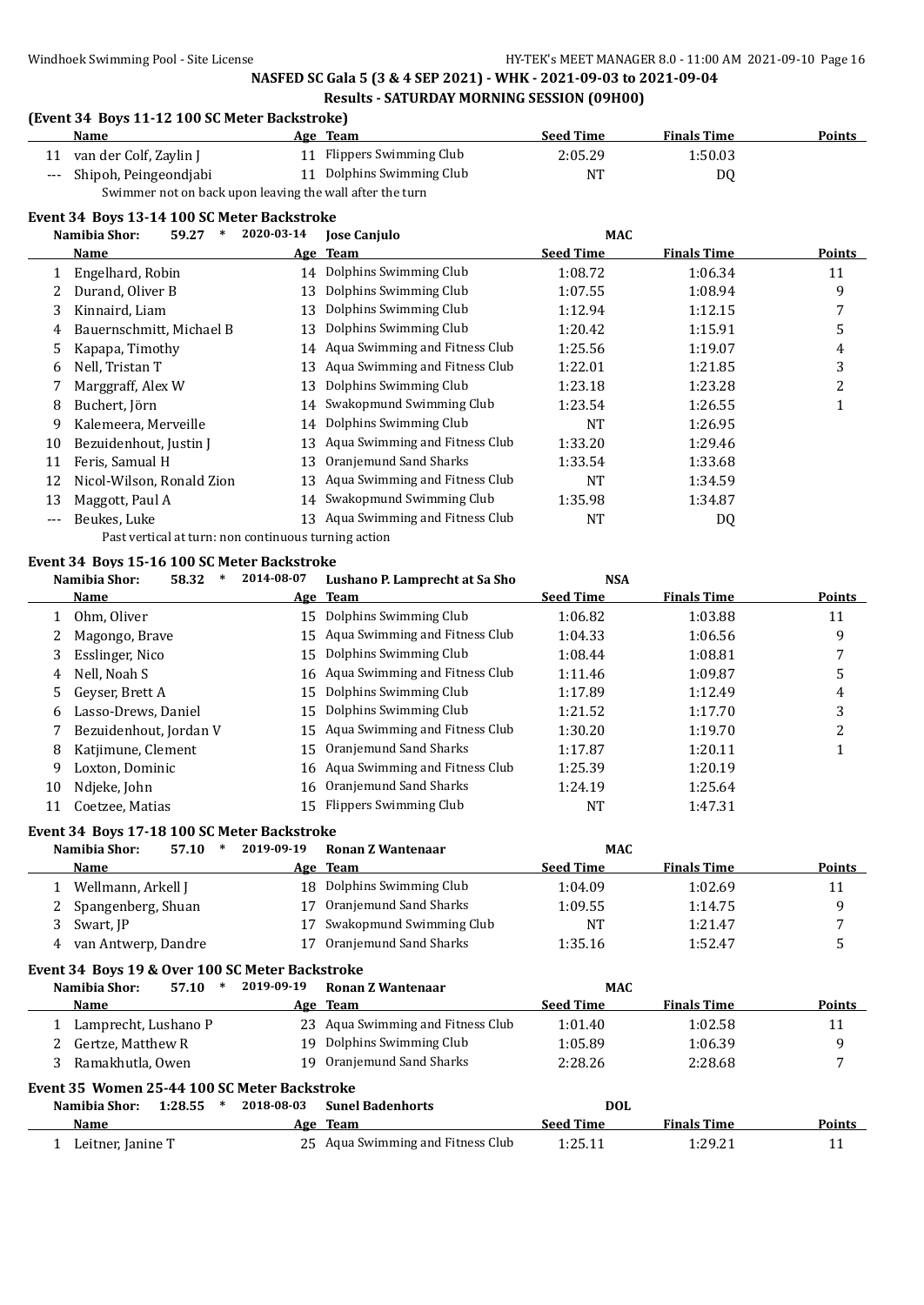|              | Event 35 Women 45 & Over 100 SC Meter Backstroke<br>Name |            | Age Team                          | <b>Seed Time</b>               | <b>Finals Time</b> | <b>Points</b>  |
|--------------|----------------------------------------------------------|------------|-----------------------------------|--------------------------------|--------------------|----------------|
| $\mathbf{1}$ | Louw, Lucy                                               |            | 52 Swakopmund Swimming Club       | <b>NT</b>                      | 1:31.25            | 11             |
| 2            | Leitner, Ulrike C                                        |            | 53 Aqua Swimming and Fitness Club | 1:41.06                        | 1:41.21            | 9              |
|              |                                                          |            |                                   |                                |                    |                |
|              | Event 36 Men 25-44 100 SC Meter Backstroke               | 2019-09-19 |                                   |                                |                    |                |
|              | Namibia Shor:<br>$1:15.22$ *                             |            | <b>Dentie Louw</b><br>Age Team    | <b>SWA</b><br><b>Seed Time</b> | <b>Finals Time</b> | Points         |
|              | Name                                                     |            | 38 Swakopmund Swimming Club       | <b>NT</b>                      | 1:22.74            | 11             |
|              | 1 Louw, Dentie J                                         |            |                                   |                                |                    |                |
|              | Event 37 Girls 8 & Under 50 SC Meter Butterfly           |            |                                   |                                |                    |                |
|              | Namibia Shor:<br>39.60<br>$\ast$                         | 2019-09-19 | Rose Matyayi                      | <b>AQUA</b>                    |                    |                |
|              | Name                                                     | <u>Age</u> | <b>Team</b>                       | <b>Seed Time</b>               | <b>Finals Time</b> | <b>Points</b>  |
| 1            | Kalemeera, Christelle                                    | 8          | Dolphins Swimming Club            | <b>NT</b>                      | 49.13              | 11             |
| 2            | Jansen, Christina H                                      | 8          | Dolphins Swimming Club            | 50.56                          | 53.87              | 9              |
| 3            | Diergaardt, Ava-Gisele                                   | 8          | <b>Flippers Swimming Club</b>     | NT                             | 58.89              | 7              |
| 4            | Rukewe, Buno A                                           | 8          | Aqua Swimming and Fitness Club    | NT                             | 1:07.63            | 5              |
| 5            | Magri, Sofia                                             | 8          | <b>Flippers Swimming Club</b>     | NT                             | 1:11.28            | 4              |
| 6            | Swart, Serena                                            |            | 7 Swakopmund Swimming Club        | <b>NT</b>                      | 1:22.07            | 3              |
|              | Event 37 Girls 9-10 50 SC Meter Butterfly                |            |                                   |                                |                    |                |
|              | Namibia Shor:<br>$\ast$<br>35.40                         | 2021-05-21 | Roselinda Matyayi - NASFED SC     | <b>AQUA</b>                    |                    |                |
|              | Name                                                     | Age        | <b>Team</b>                       | <b>Seed Time</b>               | <b>Finals Time</b> | <b>Points</b>  |
| 1            | Matyayi, Rose                                            |            | 10 Aqua Swimming and Fitness Club | 33.67                          | 35.27*             | 11             |
| 2            | Naukosho, Ainoa                                          | 10         | Dolphins Swimming Club            | 38.10                          | 39.02              | 9              |
| 3            | De Sousa, Vitoria J                                      | 10         | Dolphins Swimming Club            | 39.38                          | 40.08              | 7              |
| 4            | Meyer, Cara                                              | 10         | Dolphins Swimming Club            | 44.34                          | 45.83              | 5              |
| 5            | Brinkmann, Emma M                                        | 10         | Dolphins Swimming Club            | 44.05                          | 47.70              | 4              |
| 6            | Kaimbi, Rauna                                            | 10         | Aqua Swimming and Fitness Club    | NT                             | 48.51              | 3              |
|              |                                                          |            | Dolphins Swimming Club            |                                |                    |                |
| 7            | Mobbison, Solange A                                      | 10         |                                   | 43.68                          | 49.64              | $\overline{c}$ |
| 8            | Schnebel, Sandra                                         | 10         | Dolphins Swimming Club            | <b>NT</b>                      | 57.38              | $\mathbf{1}$   |
| 9            | Rukewe, Omena T                                          | 10         | Aqua Swimming and Fitness Club    | 51.99                          | 58.34              |                |
| 10           | Mahdy, Nadien                                            | 10         | Dolphins Swimming Club            | 1:10.70                        | 58.41              |                |
| 11           | McNab, Aneurene                                          | 10         | Dolphins Swimming Club            | 1:01.92                        | 1:00.35            |                |
| 12           | McNamara, Scarlett                                       | 9          | Dolphins Swimming Club            | <b>NT</b>                      | 1:00.93            |                |
|              | Event 37 Girls 11-12 50 SC Meter Butterfly               |            |                                   |                                |                    |                |
|              | Namibia Shor:<br>31.87<br>$\ast$                         | 2008-07-18 | <b>Christine Briedenhann</b>      | <b>NSA</b>                     |                    |                |
|              | Name                                                     | Age        | <b>Team</b>                       | <b>Seed Time</b>               | <b>Finals Time</b> | <b>Points</b>  |
|              | 1 Nel, Esmeralda                                         |            | 12 Phoenix Swimming Academy       | 31.79                          | 33.62              | 11             |
|              | Prinsloo, Milan                                          |            | 11 Dolphins Swimming Club         | 36.45                          | 37.49              | 9              |
| 3            | Geyser, Mikayla                                          | 12         | Dolphins Swimming Club            | 38.58                          | 38.35              | 7              |
| 4            | Kapapa, Alexandra                                        | 12         | Aqua Swimming and Fitness Club    | 36.48                          | 38.78              | 5              |
| 5            | Senekal, Julitte                                         | 12         | Dolphins Swimming Club            | 39.79                          | 40.44              | 4              |
| 6            | Bekker, Jemima                                           | 12         | Marlins Swimming Club             | 42.53                          | 43.83              | 3              |
| 7            | Drotsky, Kayleigh R                                      | 11         | Dolphins Swimming Club            | 45.42                          | 43.97              | 2              |
| 8            | Bergh, Madison S                                         | 12         | Aqua Swimming and Fitness Club    | 44.96                          | 45.99              | $\mathbf{1}$   |
| 9            | Loubser, Courtney                                        | 11         | Aqua Swimming and Fitness Club    | 45.48                          | 46.71              |                |
| 10           | Oehley, Kaylee B                                         | 12         | Phoenix Swimming Academy          | 45.46                          | 47.61              |                |
| 11           | Rey, Candice J                                           | 11         | Aqua Swimming and Fitness Club    | 45.11                          | 47.75              |                |
| 12           | Steyn, Lara                                              | 11         | Dolphins Swimming Club            | 53.98                          | 51.78              |                |
| 13           | Dames, Andrea                                            | 12         | Dolphins Swimming Club            | NT                             | 54.42              |                |
| 14           | Zeidler, Zafari N                                        | 11         | Dolphins Swimming Club            | NT                             | 1:01.39            |                |
|              |                                                          |            |                                   |                                |                    |                |
|              | Event 37 Girls 13-14 50 SC Meter Butterfly               |            |                                   |                                |                    |                |
|              | Namibia Shor:<br>29.77<br>$\ast$                         | 2012-09-14 | <b>Kiah Borg</b>                  | <b>NSA</b>                     |                    |                |
|              | <u>Name</u>                                              | <u>Age</u> | <b>Team</b>                       | <b>Seed Time</b>               | <b>Finals Time</b> | <b>Points</b>  |
| $\mathbf{1}$ | Westerduin, Reza                                         |            | 13 Aqua Swimming and Fitness Club | 30.79                          | 32.30              | 11             |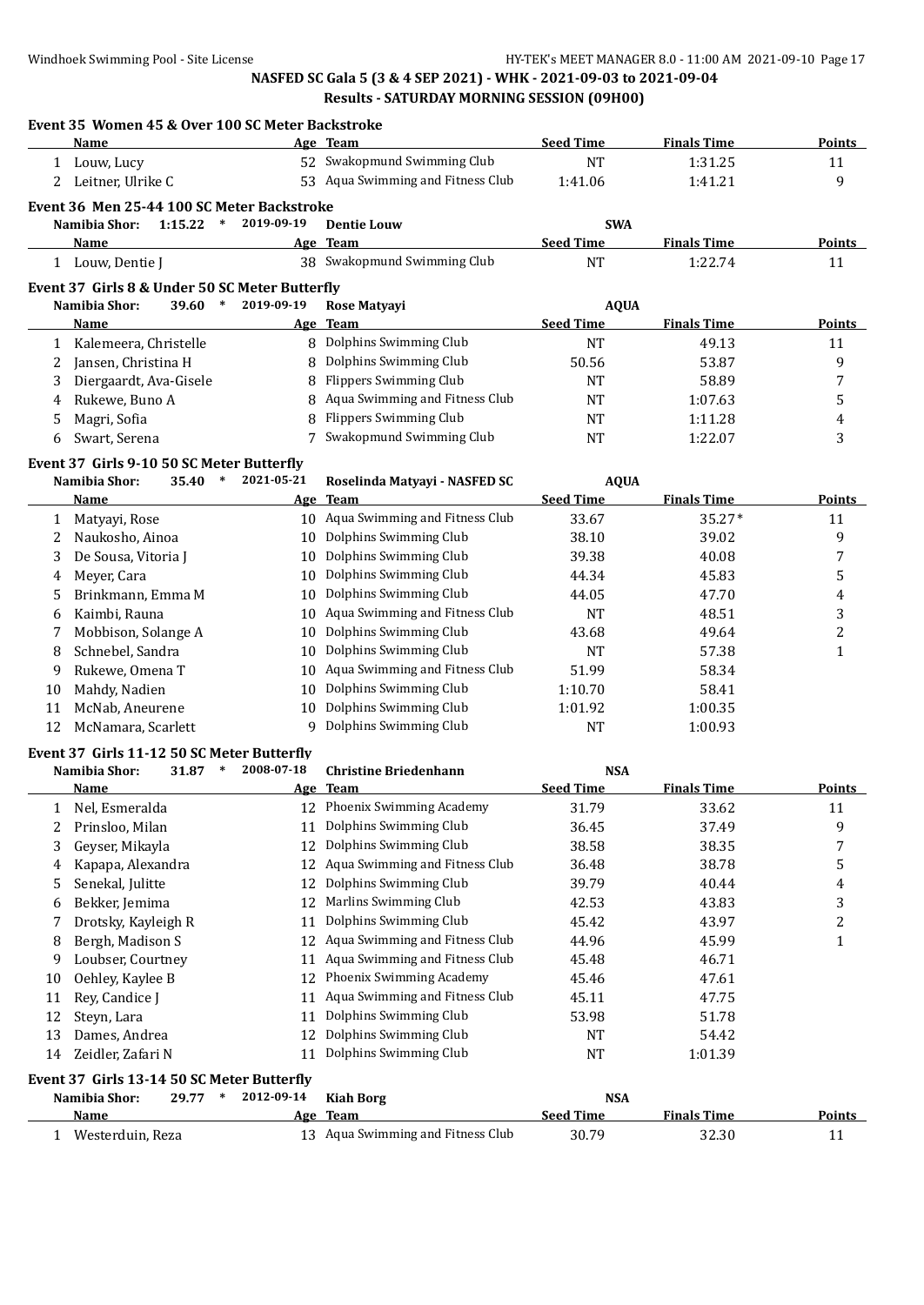### Windhoek Swimming Pool - Site License **HY-TEK's MEET MANAGER 8.0 - 11:00 AM 2021-09-10** Page 18

# **NASFED SC Gala 5 (3 & 4 SEP 2021) - WHK - 2021-09-03 to 2021-09-04 Results - SATURDAY MORNING SESSION (09H00)**

# **(Event 37 Girls 13-14 50 SC Meter Butterfly)**

|              | <b>Name</b>                                   |            | Age Team                          | <b>Seed Time</b> | <b>Finals Time</b> | <b>Points</b>  |
|--------------|-----------------------------------------------|------------|-----------------------------------|------------------|--------------------|----------------|
| 2            | Naukosho, Ariana                              |            | 14 Dolphins Swimming Club         | 32.04            | 33.26              | 9              |
| 3            | Ohm, Michaela                                 | 14         | Dolphins Swimming Club            | 31.81            | 33.34              | 7              |
| 4            | Rey, Salomé M                                 |            | 14 Aqua Swimming and Fitness Club | 34.13            | 33.68              | 5              |
| 5            | Humphrey, Jessica                             | 13         | Aqua Swimming and Fitness Club    | 33.17            | 34.57              | 4              |
| 6            | Brinkmann, Maja J                             | 13         | Dolphins Swimming Club            | 35.76            | 34.92              | 3              |
| 7            | Rossouw, Chloe                                | 14         | Dolphins Swimming Club            | 34.74            | 35.42              | $\overline{c}$ |
| 8            | Klein, Kaylynn J                              | 14         | Aqua Swimming and Fitness Club    | 34.65            | 35.54              | $\mathbf{1}$   |
| 9            | Benade, Quelin H                              | 13         | Aqua Swimming and Fitness Club    | 35.65            | 36.70              |                |
| 10           | Kinnaird, Brynné B                            | 14         | Dolphins Swimming Club            | 36.54            | 37.46              |                |
| 11           | Stephanus, Oliwia E                           | 13         | Dolphins Swimming Club            | 37.43            | 39.21              |                |
| 12           | Drotsky, Nayla C                              | 14         | Dolphins Swimming Club            | 36.71            | 40.11              |                |
| 13           | Schnebel, Silke                               | 14         | Dolphins Swimming Club            | 39.78            | 40.91              |                |
| 14           | Steyn, Carissa L                              | 14         | Dolphins Swimming Club            | 41.28            | 42.80              |                |
| 15           | Hansen, Mikayla P                             | 13         | Swakopmund Swimming Club          | 45.98            | 45.40              |                |
| 16           | Rentel, Minki                                 | 13         | <b>Flippers Swimming Club</b>     | <b>NT</b>        | 53.61              |                |
|              | Event 37 Girls 15-16 50 SC Meter Butterfly    |            |                                   |                  |                    |                |
|              | Namibia Shor:<br>29.49<br>$\ast$              | 2012-10-05 | <b>Christine Briedenhann</b>      | <b>NSA</b>       |                    |                |
|              | Name                                          | Age        | <b>Team</b>                       | <b>Seed Time</b> | <b>Finals Time</b> | <b>Points</b>  |
| 1            | Mutumbulua, Trisha                            | 16         | Dolphins Swimming Club            | 29.89            | 31.04              | 11             |
| 2            | Engelhard, Lisa                               | 16         | Dolphins Swimming Club            | 30.86            | 32.12              | 9              |
| 3            | Mostert, Danielle                             | 15         | <b>Flippers Swimming Club</b>     | 32.66            | 32.88              | 7              |
| 4            | Stange, Maya A                                | 15         | Dolphins Swimming Club            | 32.65            | 36.11              | 5              |
| 5            | Coetzer, Caitlin A                            | 16         | Dolphins Swimming Club            | 36.76            | 37.19              | 4              |
| 6            | Helm, Jezneel                                 | 15         | Phoenix Swimming Academy          | 42.23            | 37.55              | 3              |
| 7            | Herbst, Kyle A                                | 16         | Swakopmund Swimming Club          | 33.57            | 39.10              | 2              |
| 8            | Kali, Kandali K                               | 15         | Dolphins Swimming Club            | 35.09            | 40.52              | $\mathbf{1}$   |
| 9            | Wilson, Marichen N                            | 15         | Aqua Swimming and Fitness Club    | 36.93            | 42.36              |                |
|              | Event 37 Girls 17-18 50 SC Meter Butterfly    |            |                                   |                  |                    |                |
|              | Namibia Shor:<br>$\ast$<br>30.09              | 2016-09-23 | <b>Molina M. Smalley</b>          | <b>DOL</b>       |                    |                |
|              | Name                                          | Age        | <b>Team</b>                       | <b>Seed Time</b> | <b>Finals Time</b> | <b>Points</b>  |
|              | 1 Benjamin, Zunaid M                          |            | 17 Aqua Swimming and Fitness Club | 32.76            | 33.22              | 11             |
|              | Event 38 Boys 8 & Under 50 SC Meter Butterfly |            |                                   |                  |                    |                |
|              | Namibia Shor:<br>40.79<br>$\ast$              | 2019-09-19 | <b>Ryan Steyn</b>                 | <b>DOL</b>       |                    |                |
|              | Name                                          |            | Age Team                          | <b>Seed Time</b> | <b>Finals Time</b> | <b>Points</b>  |
| $\mathbf{1}$ | Durand, Patrick                               |            | 7 Dolphins Swimming Club          | <b>NT</b>        | 47.99              | 11             |
| 2            | Leitner, Zachary M                            | 8          | Aqua Swimming and Fitness Club    | 52.60            | 56.80              | 9              |
| ---          | Van Heerden, Sebastian                        | 8          | Dolphins Swimming Club            | NT               | DQ                 |                |
|              | Alternating movement of legs or feet          |            |                                   |                  |                    |                |

# **Event 38 Boys 9-10 50 SC Meter Butterfly**

|   | Namibia Shor:<br>32.80<br>∗ | 2019-09-19 | <b>Nathan Bock</b>                | <b>ORA</b>       |                    |        |
|---|-----------------------------|------------|-----------------------------------|------------------|--------------------|--------|
|   | Name                        |            | Age Team                          | <b>Seed Time</b> | <b>Finals Time</b> | Points |
|   | Steyn, Ryan P               | 10-        | Dolphins Swimming Club            | 36.12            | 36.12              | 11     |
|   | 2 Badenhorst, André         |            | 10 Dolphins Swimming Club         | 39.89            | 39.37              | 9      |
|   | 3 Engelhard, Victor         | 10.        | Dolphins Swimming Club            | 40.88            | 41.76              |        |
| 4 | Hekandjo, Kabi A            |            | 10 Agua Swimming and Fitness Club | 44.91            | 43.41              | 5      |
|   | 5 Bock, Daniel L            |            | 9 Flippers Swimming Club          | 48.04            | 43.66              | 4      |
|   | 6 Bezuidenhout, Jadon C     |            | 10 Agua Swimming and Fitness Club | 1:01.96          | 45.76              | 3      |
|   | Badenhorst, Jurie J         | 10         | Dolphins Swimming Club            | 43.32            | 46.07              | າ      |
| 8 | Prinsloo, Martin J          | 9          | Dolphins Swimming Club            | 47.45            | 49.61              |        |
| q | Coomer, Luke E              | 10         | Aqua Swimming and Fitness Club    | 59.90            | 59.54              |        |
|   |                             |            |                                   |                  |                    |        |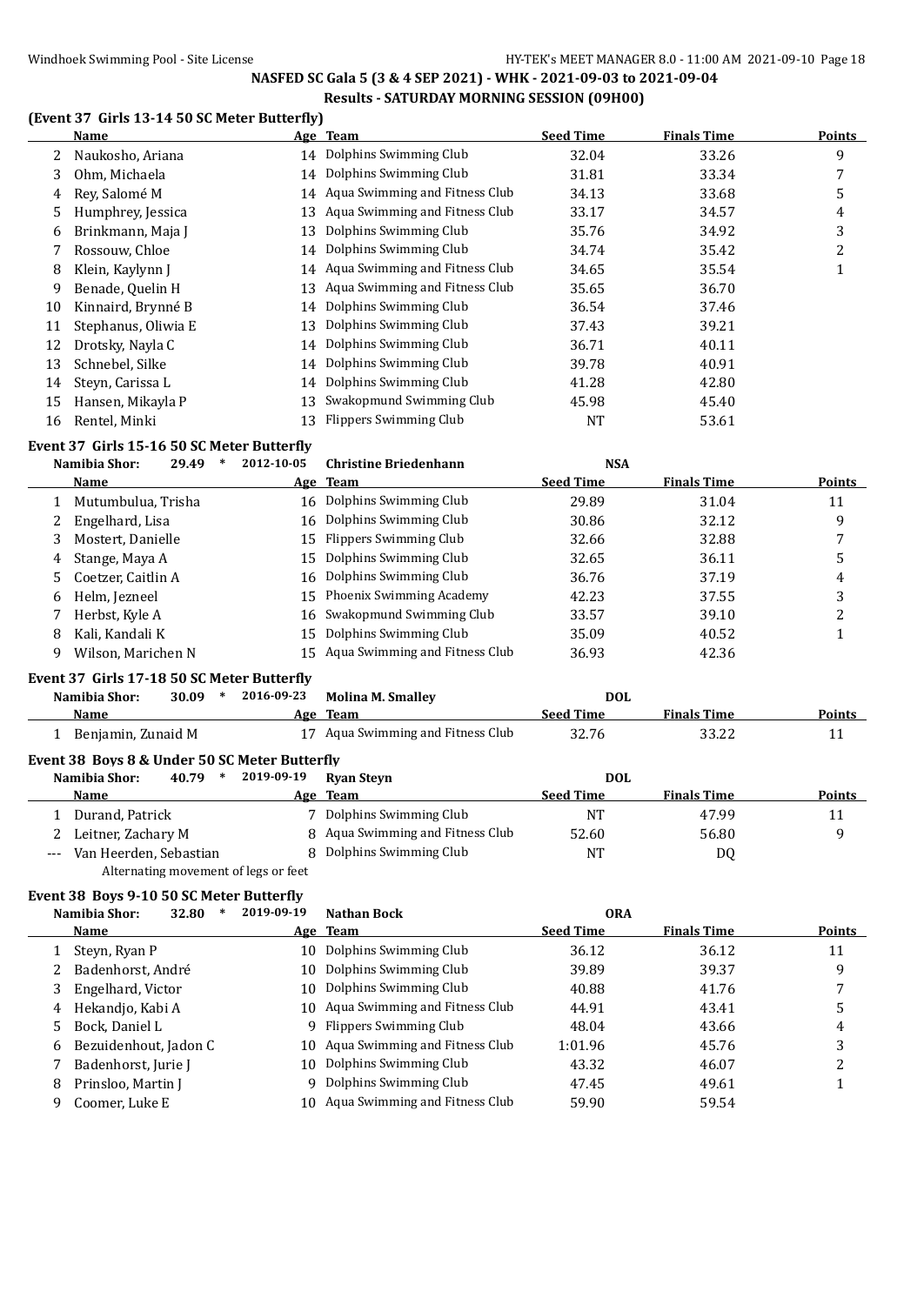# **Event 38 Boys 11-12 50 SC Meter Butterfly**

|    | Namibia Shor:<br>28.37<br>∗ | 2018-10-27 | <b>Jose Canjulo</b>               | <b>NSA</b>       |                    |               |
|----|-----------------------------|------------|-----------------------------------|------------------|--------------------|---------------|
|    | Name                        |            | Age Team                          | <b>Seed Time</b> | <b>Finals Time</b> | <b>Points</b> |
|    | Nakaleke, Eliphas           |            | 12 Aqua Swimming and Fitness Club | 30.81            | 32.16              | 11            |
|    | Bock. Nathan R              | 12         | Oranjemund Sand Sharks            | 31.23            | 32.53              | 9             |
| 3  | Esterhuizen, Lorenzo E      |            | 12 Aqua Swimming and Fitness Club | 33.23            | 32.93              |               |
| 4  | Langford, James J           |            | Dolphins Swimming Club            | 33.93            | 34.54              | 5             |
| 5. | Feris, Rodney               | 11         | Oranjemund Sand Sharks            | 36.04            | 35.69              | 4             |
| 6  | Jiao, Naan                  | 11         | Dolphins Swimming Club            | 36.69            | 37.18              | 3             |
|    | Jansen, Ernst J             | 11         | Dolphins Swimming Club            | 37.14            | 37.49              | 2             |
| 8  | Benade, Kayleb G            | 11         | Aqua Swimming and Fitness Club    | 40.67            | 39.70              |               |
| 9  | Coetzee, Jannes H           | 11         | Flippers Swimming Club            | 43.06            | 47.50              |               |
| 10 | Shipoh, Peingeondjabi       | 11         | Dolphins Swimming Club            | NT               | 48.19              |               |
| 11 | Stroebel, Tristan           | 11         | Marlins Swimming Club             | NT               | 48.47              |               |
| 12 | van Wyk, Ermano             | 11         | Flippers Swimming Club            | 54.57            | 50.06              |               |
| 13 | van der Colf, Zaylin J      |            | Flippers Swimming Club            | 38.49            | 50.53              |               |

#### **Event 38 Boys 13-14 50 SC Meter Butterfly**

|    | Namibia Shor:<br>26.29    | 2020-03-14 | <b>Jose Canjulo</b>               | <b>MAC</b>       |                    |               |
|----|---------------------------|------------|-----------------------------------|------------------|--------------------|---------------|
|    | Name                      |            | Age Team                          | <b>Seed Time</b> | <b>Finals Time</b> | <b>Points</b> |
|    | Engelhard, Robin          | 14         | Dolphins Swimming Club            | 28.31            | 28.76              | 11            |
|    | Durand, Oliver B          | 13         | Dolphins Swimming Club            | 29.20            | 30.11              | 9             |
|    | Bauernschmitt, Michael B  | 13         | Dolphins Swimming Club            | 32.62            | 31.32              | 7             |
| 4  | Kinnaird, Liam            | 13         | Dolphins Swimming Club            | 34.01            | 33.18              | 5             |
|    | Kapapa, Timothy           |            | 14 Aqua Swimming and Fitness Club | 35.91            | 35.07              | 4             |
| 6  | Buchert, Jörn             |            | 14 Swakopmund Swimming Club       | 33.96            | 35.40              | 3             |
|    | Nell, Tristan T           | 13         | Aqua Swimming and Fitness Club    | 35.35            | 35.91              | 2             |
| 8  | Marggraff, Alex W         | 13         | Dolphins Swimming Club            | 35.33            | 36.05              |               |
| 9  | Bezuidenhout, Justin J    | 13         | Aqua Swimming and Fitness Club    | 37.96            | 37.25              |               |
| 10 | Feris, Samual H           | 13         | Oranjemund Sand Sharks            | 38.70            | 39.44              |               |
| 11 | Kalemeera, Merveille      | 14         | Dolphins Swimming Club            | <b>NT</b>        | 41.17              |               |
| 12 | Maggott, Paul A           | 14         | Swakopmund Swimming Club          | 42.51            | 41.42              |               |
| 13 | Beukes, Luke              | 13         | Aqua Swimming and Fitness Club    | NT               | 41.57              |               |
| 14 | Nicol-Wilson, Ronald Zion | 13         | Aqua Swimming and Fitness Club    | NT               | 48.30              |               |

# **Event 38 Boys 15-16 50 SC Meter Butterfly<br>Namibia Shor: 26.81 \* 2018-10-27**

|    | Namibia Shor:<br>26.81<br>$\ast$          | 2018-10-27 | <b>Rene Viljoen</b>               | <b>NSA</b>       |                    |               |
|----|-------------------------------------------|------------|-----------------------------------|------------------|--------------------|---------------|
|    | Name                                      |            | Age Team                          | <b>Seed Time</b> | <b>Finals Time</b> | <b>Points</b> |
|    | Burger, Mikah K                           |            | 16 Dolphins Swimming Club         | 26.45            | $26.48*$           | 11            |
| 2  | Ohm, Oliver                               | 15         | Dolphins Swimming Club            | 30.22            | 28.48              | 9             |
| 3  | Magongo, Brave                            | 15         | Aqua Swimming and Fitness Club    | 27.40            | 29.19              | 7             |
| 4  | Lasso-Drews, Daniel                       | 15         | Dolphins Swimming Club            | 30.02            | 29.95              | 5             |
| 5  | Esslinger, Nico                           | 15         | Dolphins Swimming Club            | 29.70            | 30.42              | 4             |
| 6  | Nell, Noah S                              | 16         | Aqua Swimming and Fitness Club    | 30.98            | 30.82              | 3             |
|    | Loxton, Dominic                           |            | 16 Aqua Swimming and Fitness Club | 32.01            | 31.26              | 2             |
| 8  | Geyser, Brett A                           | 15         | Dolphins Swimming Club            | 32.29            | 31.28              | 1             |
| 9  | Rathenam, Keanet-Peter                    | 16         | Dolphins Swimming Club            | 30.51            | 31.32              |               |
| 10 | Katjimune, Clement                        | 15         | Oranjemund Sand Sharks            | 32.92            | 32.59              |               |
| 11 | Bezuidenhout, Jordan V                    | 15         | Aqua Swimming and Fitness Club    | 37.67            | 33.37              |               |
| 12 | Bekker, Jeddidiah                         | 15         | Marlins Swimming Club             | 36.67            | 33.85              |               |
| 13 | Ndjeke, John                              | 16         | Oranjemund Sand Sharks            | 40.03            | 34.48              |               |
| 14 | Westerduin, Geo X                         | 15         | Aqua Swimming and Fitness Club    | 46.98            | 43.79              |               |
| 15 | Coetzee, Matias                           | 15         | Flippers Swimming Club            | <b>NT</b>        | 44.84              |               |
|    | Event 38 Boys 17-18 50 SC Meter Butterfly |            |                                   |                  |                    |               |
|    | Namibia Shor:<br>25.97                    | 2016-12-07 | <b>Alexander Skinner</b>          | <b>DOL</b>       |                    |               |
|    | <b>Name</b>                               |            | Age Team                          | <b>Seed Time</b> | <b>Finals Time</b> | <b>Points</b> |

1 Wellmann, Arkell J 18 Dolphins Swimming Club 27.54 28.24 28.24 11